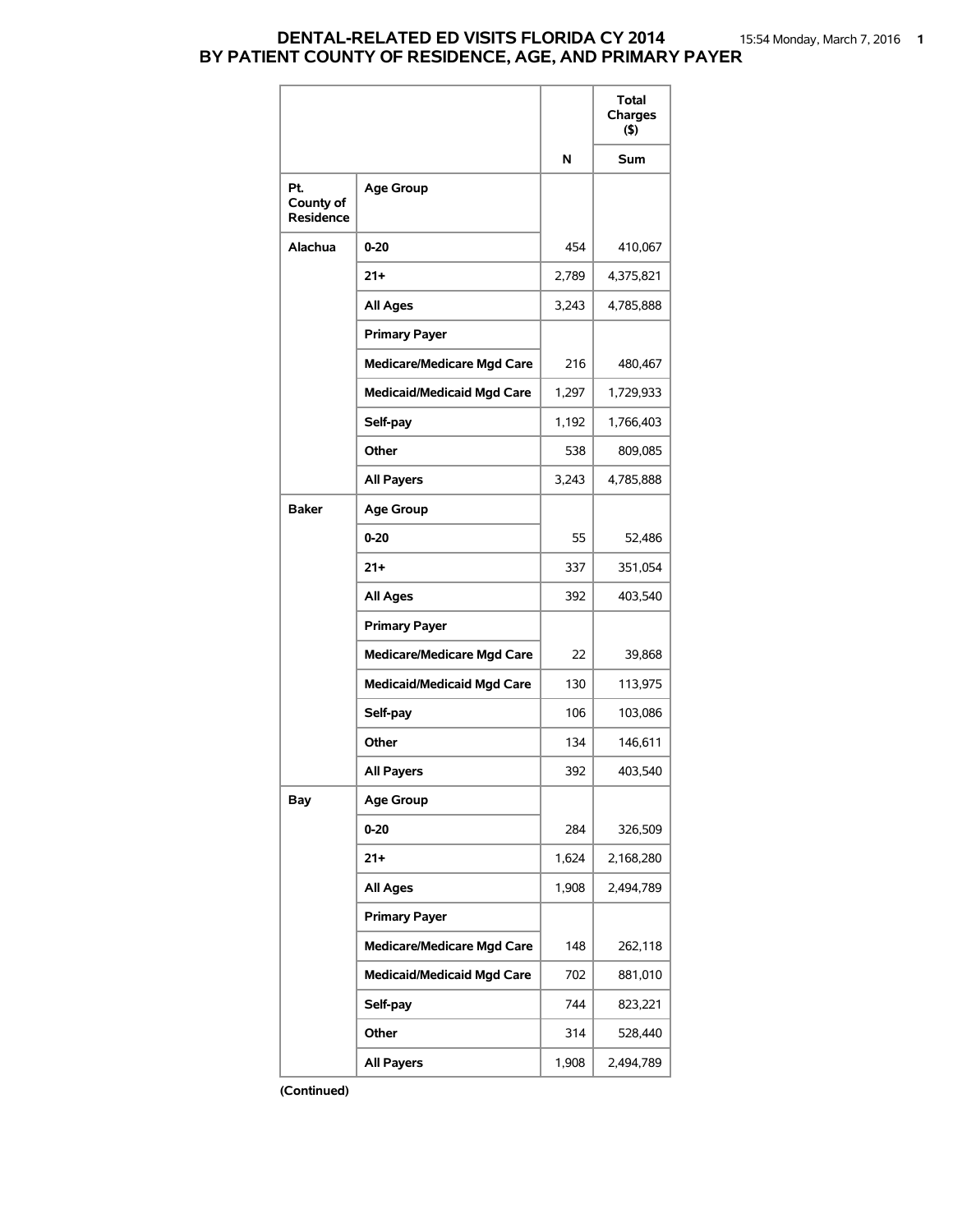## **DENTAL-RELATED ED VISITS FLORIDA CY 2014** 15:54 Monday, March 7, 2016 **2 BY PATIENT COUNTY OF RESIDENCE, AGE, AND PRIMARY PAYER**

|                                      |                                   |        | Total<br>Charges<br>$($ \$) |
|--------------------------------------|-----------------------------------|--------|-----------------------------|
|                                      |                                   | N      | Sum                         |
| Pt.<br>County of<br><b>Residence</b> | <b>Age Group</b>                  |        |                             |
| <b>Bradford</b>                      | <b>Age Group</b>                  |        |                             |
|                                      | $0 - 20$                          | 75     | 63,154                      |
|                                      | $21+$                             | 476    | 545,228                     |
|                                      | <b>All Ages</b>                   | 551    | 608,382                     |
|                                      | <b>Primary Payer</b>              |        |                             |
|                                      | <b>Medicare/Medicare Mgd Care</b> | 40     | 46,361                      |
|                                      | <b>Medicaid/Medicaid Mgd Care</b> | 253    | 277,082                     |
|                                      | Self-pay                          | 183    | 205,825                     |
|                                      | Other                             | 75     | 79,114                      |
|                                      | <b>All Payers</b>                 | 551    | 608,382                     |
| <b>Brevard</b>                       | <b>Age Group</b>                  |        |                             |
|                                      | $0 - 20$                          | 627    | 694,869                     |
|                                      | $21+$                             | 4,411  | 5,128,971                   |
|                                      | <b>All Ages</b>                   | 5,038  | 5,823,840                   |
|                                      | <b>Primary Payer</b>              |        |                             |
|                                      | <b>Medicare/Medicare Mgd Care</b> | 451    | 686,273                     |
|                                      | <b>Medicaid/Medicaid Mgd Care</b> | 2,083  | 2,266,536                   |
|                                      | Self-pay                          | 1,418  | 1,469,748                   |
|                                      | Other                             | 1,086  | 1,401,283                   |
|                                      | <b>All Payers</b>                 | 5,038  | 5,823,840                   |
| <b>Broward</b>                       | <b>Age Group</b>                  |        |                             |
|                                      | 0-20                              | 2,206  | 2,630,813                   |
|                                      | 21+                               | 9,416  | 13,863,777                  |
|                                      | <b>All Ages</b>                   | 11,622 | 16,494,590                  |
|                                      | <b>Primary Payer</b>              |        |                             |
|                                      | <b>Medicare/Medicare Mgd Care</b> | 936    | 1,748,504                   |
|                                      | <b>Medicaid/Medicaid Mgd Care</b> | 3,744  | 5,019,907                   |
|                                      | Self-pay                          | 4,722  | 5,929,575                   |
|                                      | Other                             | 2,220  | 3,796,604                   |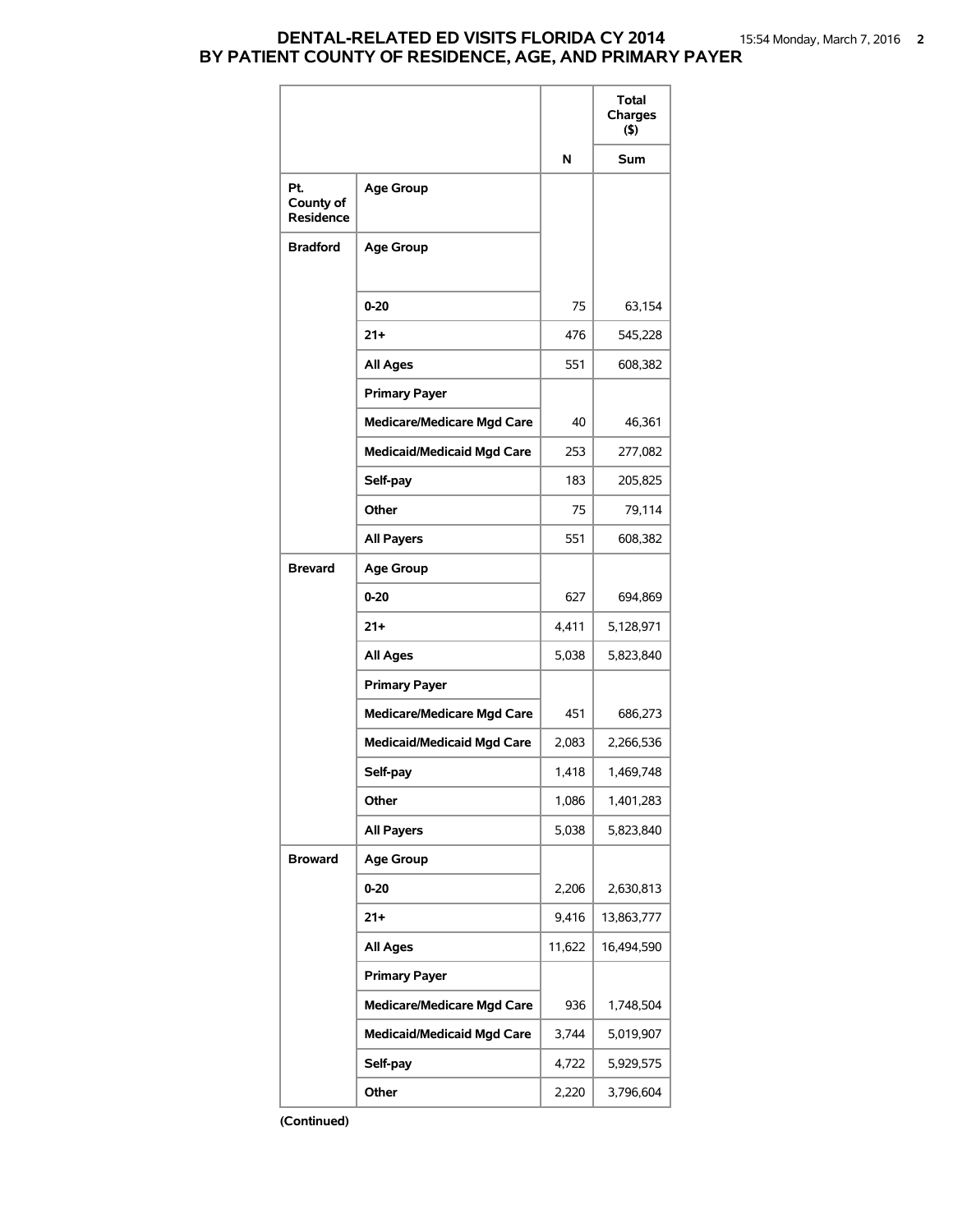### **DENTAL-RELATED ED VISITS FLORIDA CY 2014** 15:54 Monday, March 7, 2016 **3 BY PATIENT COUNTY OF RESIDENCE, AGE, AND PRIMARY PAYER**

|                               |                                   |        | Total<br>Charges<br>(5) |
|-------------------------------|-----------------------------------|--------|-------------------------|
|                               |                                   | N      | Sum                     |
| Pt.<br>County of<br>Residence | <b>Primary Payer</b>              |        |                         |
| <b>Broward</b>                | <b>All Payers</b>                 | 11,622 | 16,494,590              |
| Calhoun                       | <b>Age Group</b>                  |        |                         |
|                               | $0 - 20$                          | 35     | 14,741                  |
|                               | 21+                               | 107    | 81,726                  |
|                               | <b>All Ages</b>                   | 142    | 96,467                  |
|                               | <b>Primary Payer</b>              |        |                         |
|                               | <b>Medicare/Medicare Mgd Care</b> | 12     | 9,020                   |
|                               | <b>Medicaid/Medicaid Mgd Care</b> | 60     | 30,988                  |
|                               | Self-pay                          | 52     | 30,338                  |
|                               | Other                             | 18     | 26,121                  |
|                               | <b>All Payers</b>                 | 142    | 96,467                  |
| Charlotte                     | <b>Age Group</b>                  |        |                         |
|                               | 0-20                              | 164    | 328,122                 |
|                               | 21+                               | 1,133  | 2,639,349               |
|                               | <b>All Ages</b>                   | 1,297  | 2,967,471               |
|                               | <b>Primary Payer</b>              |        |                         |
|                               | <b>Medicare/Medicare Mgd Care</b> | 169    | 546,848                 |
|                               | <b>Medicaid/Medicaid Mgd Care</b> | 544    | 1,078,231               |
|                               | Self-pay                          | 396    | 825,766                 |
|                               | Other                             | 188    | 516,626                 |
|                               | <b>All Payers</b>                 | 1,297  | 2,967,471               |
| <b>Citrus</b>                 | <b>Age Group</b>                  |        |                         |
|                               | $0 - 20$                          | 143    | 162,548                 |
|                               | 21+                               | 1,396  | 2,051,045               |
|                               | <b>All Ages</b>                   | 1,539  | 2,213,593               |
|                               | <b>Primary Payer</b>              |        |                         |
|                               | <b>Medicare/Medicare Mgd Care</b> | 152    | 260,643                 |
|                               | <b>Medicaid/Medicaid Mgd Care</b> | 644    | 932,904                 |
|                               | Self-pay                          | 574    | 697,314                 |
|                               | Other                             | 169    | 322,732                 |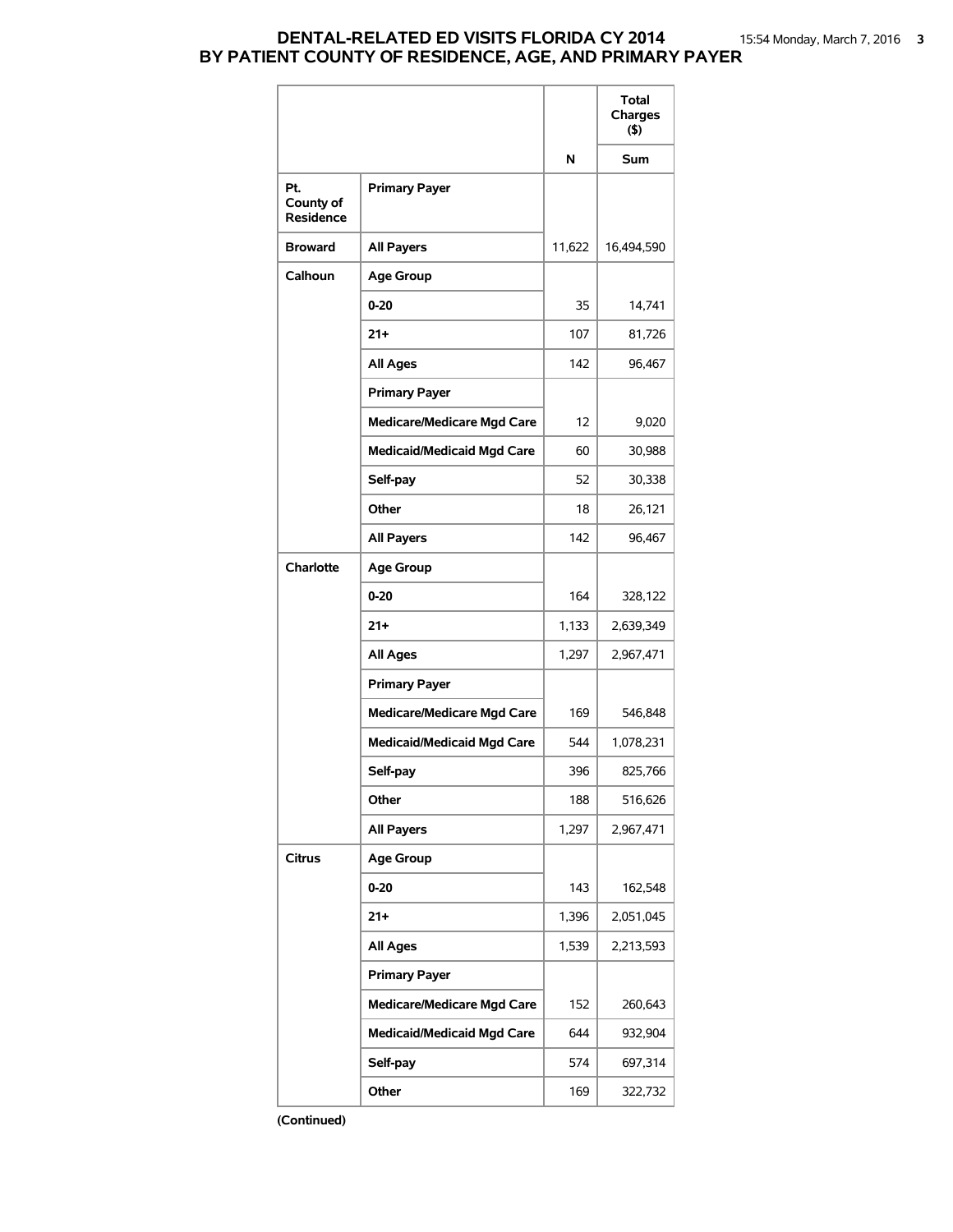### **DENTAL-RELATED ED VISITS FLORIDA CY 2014** 15:54 Monday, March 7, 2016 **4 BY PATIENT COUNTY OF RESIDENCE, AGE, AND PRIMARY PAYER**

|                                      |                                   |       | <b>Total</b><br>Charges<br>(5) |
|--------------------------------------|-----------------------------------|-------|--------------------------------|
|                                      |                                   | N     | <b>Sum</b>                     |
| Pt.<br>County of<br><b>Residence</b> | <b>Age Group</b>                  |       |                                |
| <b>Citrus</b>                        | <b>All Payers</b>                 | 1,539 | 2,213,593                      |
| Clay                                 | <b>Age Group</b>                  |       |                                |
|                                      | $0 - 20$                          | 272   | 374,470                        |
|                                      | 21+                               | 1,536 | 2,395,339                      |
|                                      | <b>All Ages</b>                   | 1,808 | 2,769,809                      |
|                                      | <b>Primary Payer</b>              |       |                                |
|                                      | <b>Medicare/Medicare Mgd Care</b> | 77    | 136,309                        |
|                                      | <b>Medicaid/Medicaid Mgd Care</b> | 690   | 973,216                        |
|                                      | Self-pay                          | 746   | 1,123,237                      |
|                                      | Other                             | 295   | 537,047                        |
|                                      | <b>All Payers</b>                 | 1,808 | 2,769,809                      |
| Collier                              | <b>Age Group</b>                  |       |                                |
|                                      | $0 - 20$                          | 299   | 288,702                        |
|                                      | $21 +$                            | 965   | 1,383,847                      |
|                                      | <b>All Ages</b>                   | 1,264 | 1,672,549                      |
|                                      | <b>Primary Payer</b>              |       |                                |
|                                      | <b>Medicare/Medicare Mgd Care</b> | 121   | 321,458                        |
|                                      | <b>Medicaid/Medicaid Mgd Care</b> | 471   | 531,242                        |
|                                      | Self-pay                          | 372   | 421,757                        |
|                                      | Other                             | 300   | 398,092                        |
|                                      | <b>All Payers</b>                 | 1,264 | 1,672,549                      |
| Columbia                             | <b>Age Group</b>                  |       |                                |
|                                      | 0-20                              | 136   | 152,181                        |
|                                      | $21 +$                            | 1,145 | 1,578,025                      |
|                                      | <b>All Ages</b>                   | 1,281 | 1,730,206                      |
|                                      | <b>Primary Payer</b>              |       |                                |
|                                      | <b>Medicare/Medicare Mgd Care</b> | 84    | 142,952                        |
|                                      | <b>Medicaid/Medicaid Mgd Care</b> | 571   | 655,018                        |
|                                      | Self-pay                          | 429   | 602,976                        |
|                                      | Other                             | 197   | 329,260                        |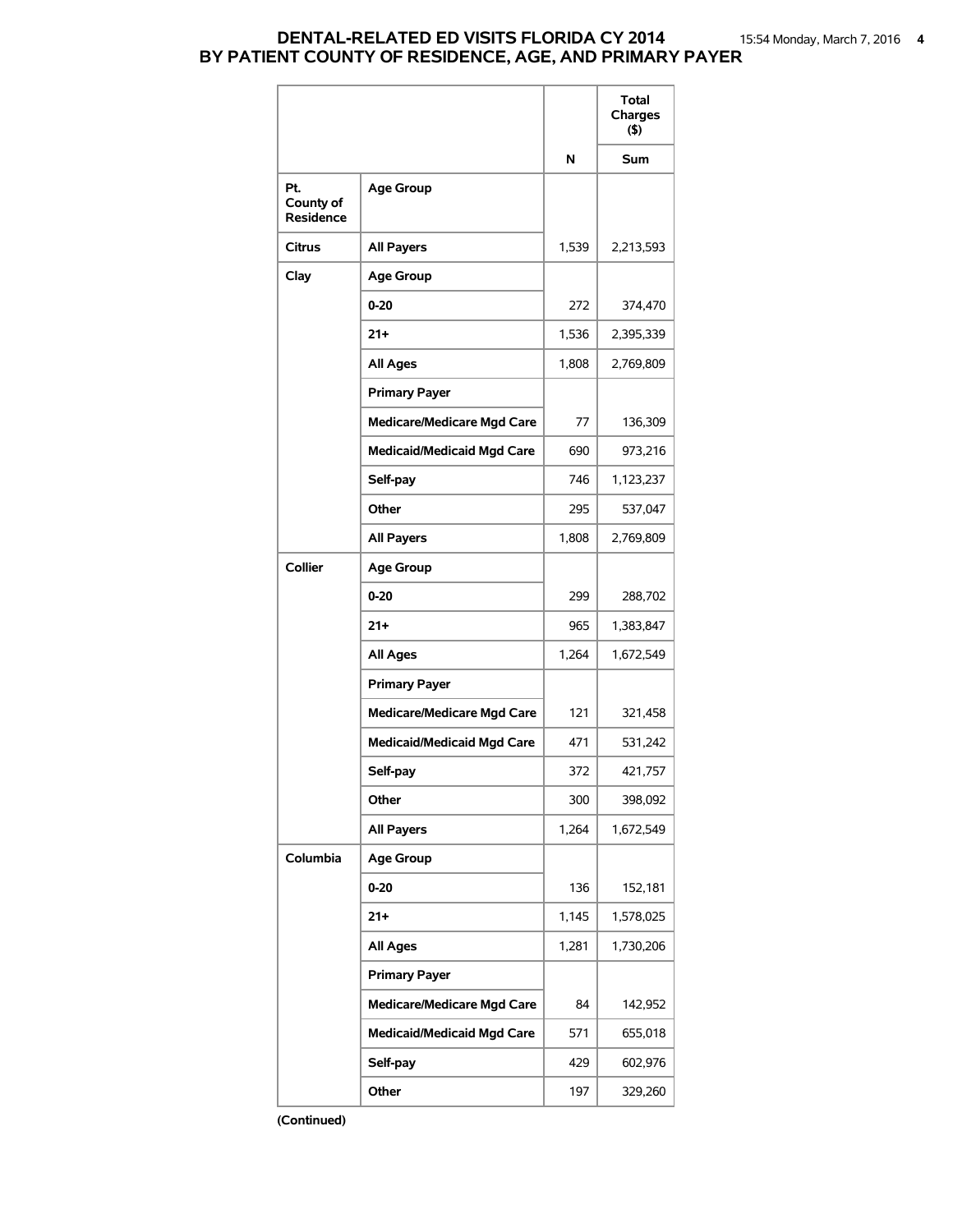### **DENTAL-RELATED ED VISITS FLORIDA CY 2014** 15:54 Monday, March 7, 2016 **5 BY PATIENT COUNTY OF RESIDENCE, AGE, AND PRIMARY PAYER**

|                               |                                   |        | <b>Total</b><br>Charges<br>(5) |
|-------------------------------|-----------------------------------|--------|--------------------------------|
|                               |                                   | N      | Sum                            |
| Pt.<br>County of<br>Residence | <b>Primary Payer</b>              |        |                                |
| Columbia                      | <b>All Payers</b>                 | 1,281  | 1,730,206                      |
| Miami-Dade                    | <b>Age Group</b>                  |        |                                |
|                               | $0 - 20$                          | 2,851  | 3,269,675                      |
|                               | $21 +$                            | 7,781  | 14,686,914                     |
|                               | <b>All Ages</b>                   | 10,632 | 17,956,589                     |
|                               | <b>Primary Payer</b>              |        |                                |
|                               | <b>Medicare/Medicare Mgd Care</b> | 892    | 2,457,246                      |
|                               | <b>Medicaid/Medicaid Mgd Care</b> | 4,323  | 5,949,560                      |
|                               | Self-pay                          | 3,318  | 4,658,716                      |
|                               | Other                             | 2,099  | 4,891,067                      |
|                               | <b>All Payers</b>                 | 10,632 | 17,956,589                     |
| <b>DeSoto</b>                 | <b>Age Group</b>                  |        |                                |
|                               | $0 - 20$                          | 47     | 26,690                         |
|                               | $21 +$                            | 240    | 155,080                        |
|                               | <b>All Ages</b>                   | 287    | 181,770                        |
|                               | <b>Primary Payer</b>              |        |                                |
|                               | <b>Medicare/Medicare Mgd Care</b> | 43     | 37,247                         |
|                               | <b>Medicaid/Medicaid Mgd Care</b> | 104    | 65,182                         |
|                               | Self-pay                          | 107    | 55,456                         |
|                               | Other                             | 33     | 23,885                         |
|                               | <b>All Payers</b>                 | 287    | 181,770                        |
| <b>Dixie</b>                  | <b>Age Group</b>                  |        |                                |
|                               | $0 - 20$                          | 10     | 8,471                          |
|                               | $21 +$                            | 100    | 325,109                        |
|                               | <b>All Ages</b>                   | 110    | 333,580                        |
|                               | <b>Primary Payer</b>              |        |                                |
|                               | <b>Medicare/Medicare Mgd Care</b> | 8      | 73,584                         |
|                               | <b>Medicaid/Medicaid Mgd Care</b> | 42     | 63,057                         |
|                               | Self-pay                          | 48     | 156,346                        |
|                               | Other                             | 12     | 40,593                         |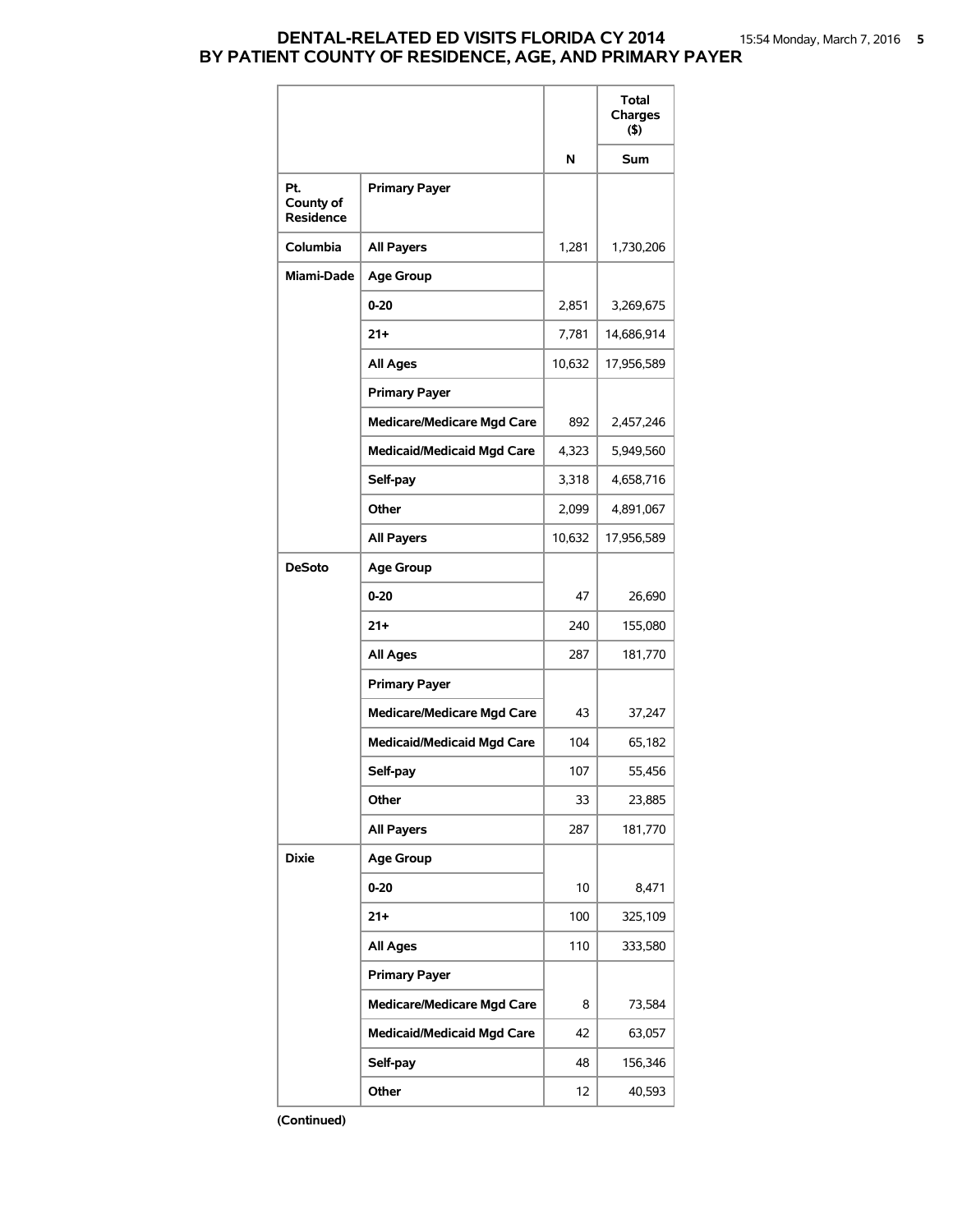### **DENTAL-RELATED ED VISITS FLORIDA CY 2014** 15:54 Monday, March 7, 2016 **6 BY PATIENT COUNTY OF RESIDENCE, AGE, AND PRIMARY PAYER**

|                                      |                                   |        | <b>Total</b><br>Charges<br>$($ \$) |
|--------------------------------------|-----------------------------------|--------|------------------------------------|
|                                      |                                   | N      | Sum                                |
| Pt.<br>County of<br><b>Residence</b> | <b>Primary Payer</b>              |        |                                    |
| <b>Dixie</b>                         | <b>All Payers</b>                 | 110    | 333,580                            |
| <b>Duval</b>                         | <b>Age Group</b>                  |        |                                    |
|                                      | $0 - 20$                          | 1,543  | 1,946,328                          |
|                                      | $21+$                             | 8,777  | 14,162,591                         |
|                                      | <b>All Ages</b>                   | 10,320 | 16,108,919                         |
|                                      | <b>Primary Payer</b>              |        |                                    |
|                                      | <b>Medicare/Medicare Mgd Care</b> | 568    | 1,118,840                          |
|                                      | <b>Medicaid/Medicaid Mgd Care</b> | 3,990  | 5,968,597                          |
|                                      | Self-pay                          | 3,995  | 5,945,104                          |
|                                      | Other                             | 1,767  | 3,076,378                          |
|                                      | <b>All Payers</b>                 | 10,320 | 16,108,919                         |
| Escambia                             | <b>Age Group</b>                  |        |                                    |
|                                      | $0 - 20$                          | 743    | 680,206                            |
|                                      | $21+$                             | 4,066  | 5,288,540                          |
|                                      | <b>All Ages</b>                   | 4,809  | 5,968,746                          |
|                                      | <b>Primary Payer</b>              |        |                                    |
|                                      | <b>Medicare/Medicare Mgd Care</b> | 326    | 545,177                            |
|                                      | <b>Medicaid/Medicaid Mgd Care</b> | 2,245  | 2,442,414                          |
|                                      | Self-pay                          | 1,713  | 2,154,669                          |
|                                      | Other                             | 525    | 826,486                            |
|                                      | <b>All Payers</b>                 | 4,809  | 5.968.746                          |
| Flagler                              | <b>Age Group</b>                  |        |                                    |
|                                      | $0 - 20$                          | 110    | 66,493                             |
|                                      | 21+                               | 589    | 436,000                            |
|                                      | <b>All Ages</b>                   | 699    | 502,493                            |
|                                      | <b>Primary Payer</b>              |        |                                    |
|                                      | <b>Medicare/Medicare Mgd Care</b> | 61     | 96,886                             |
|                                      | <b>Medicaid/Medicaid Mgd Care</b> | 270    | 170,073                            |
|                                      | Self-pay                          | 283    | 163,540                            |
|                                      | Other                             | 85     | 71,994                             |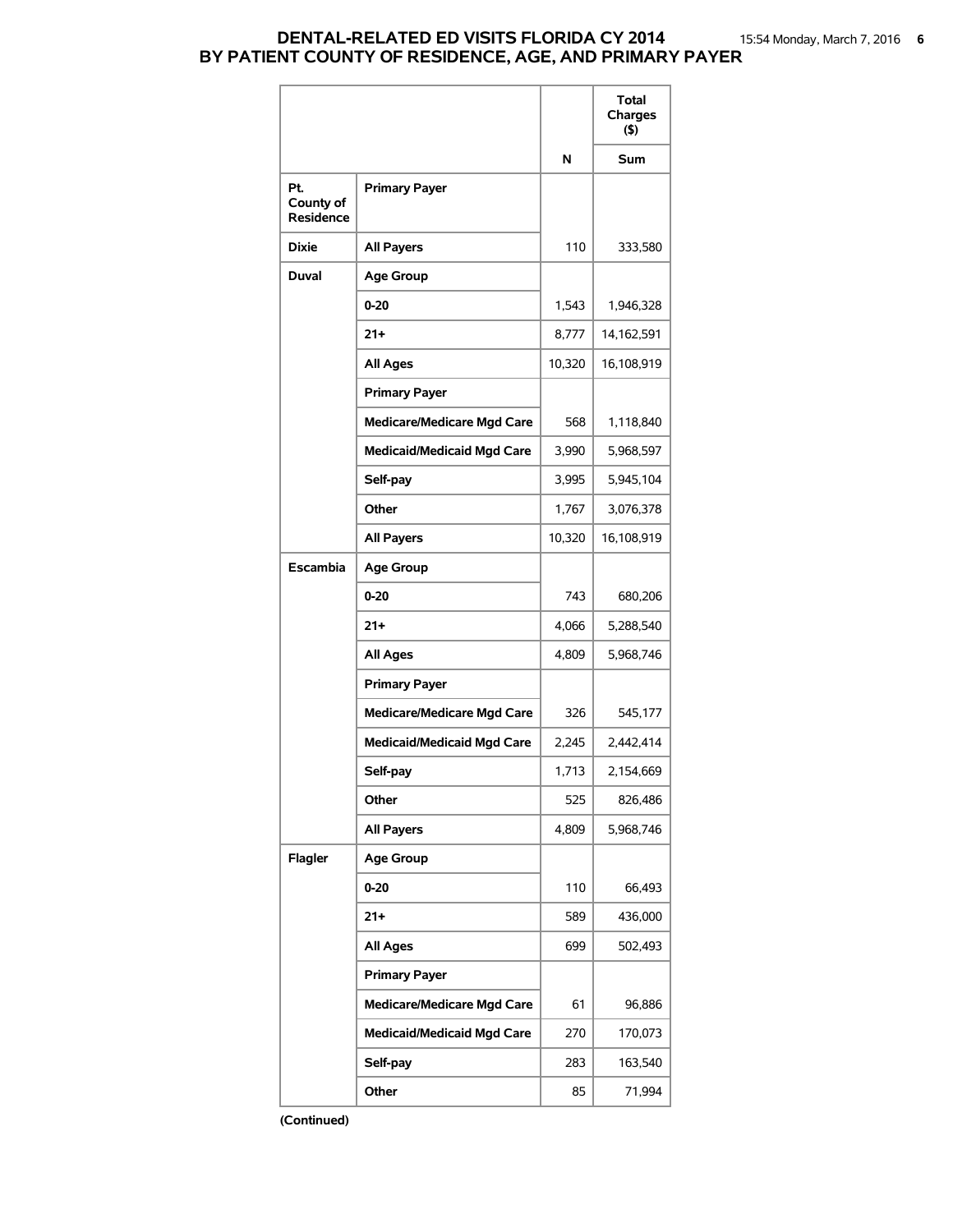# **DENTAL-RELATED ED VISITS FLORIDA CY 2014** 15:54 Monday, March 7, 2016 **7 BY PATIENT COUNTY OF RESIDENCE, AGE, AND PRIMARY PAYER**

|                                      |                                   |     | Total<br>Charges<br>$($ \$) |
|--------------------------------------|-----------------------------------|-----|-----------------------------|
|                                      |                                   | N   | Sum                         |
| Pt.<br>County of<br><b>Residence</b> | <b>Primary Payer</b>              |     |                             |
| Flagler                              | <b>All Payers</b>                 | 699 | 502,493                     |
| <b>Franklin</b>                      | <b>Age Group</b>                  |     |                             |
|                                      | $0 - 20$                          | 19  | 9,099                       |
|                                      | $21+$                             | 224 | 114,727                     |
|                                      | All Ages                          | 243 | 123,826                     |
|                                      | <b>Primary Payer</b>              |     |                             |
|                                      | <b>Medicare/Medicare Mgd Care</b> | 17  | 10,336                      |
|                                      | <b>Medicaid/Medicaid Mgd Care</b> | 89  | 39,323                      |
|                                      | Self-pay                          | 104 | 54,285                      |
|                                      | Other                             | 33  | 19,882                      |
|                                      | <b>All Payers</b>                 | 243 | 123,826                     |
| Gadsden                              | <b>Age Group</b>                  |     |                             |
|                                      | $0 - 20$                          | 174 | 165,288                     |
|                                      | $21 +$                            | 669 | 833,881                     |
|                                      | <b>All Ages</b>                   | 843 | 999,169                     |
|                                      | <b>Primary Payer</b>              |     |                             |
|                                      | <b>Medicare/Medicare Mgd Care</b> | 74  | 108,535                     |
|                                      | <b>Medicaid/Medicaid Mgd Care</b> | 382 | 403,446                     |
|                                      | Self-pay                          | 231 | 274,423                     |
|                                      | Other                             | 156 | 212,765                     |
|                                      | <b>All Payers</b>                 | 843 | 999,169                     |
| Gilchrist                            | <b>Age Group</b>                  |     |                             |
|                                      | 0-20                              | 21  | 42,965                      |
|                                      | $21 +$                            | 115 | 212,524                     |
|                                      | <b>All Ages</b>                   | 136 | 255,489                     |
|                                      | <b>Primary Payer</b>              |     |                             |
|                                      | <b>Medicare/Medicare Mgd Care</b> | 12  | 40,134                      |
|                                      | <b>Medicaid/Medicaid Mgd Care</b> | 81  | 118,510                     |
|                                      | Self-pay                          | 25  | 33,723                      |
|                                      | Other                             | 18  | 63,122                      |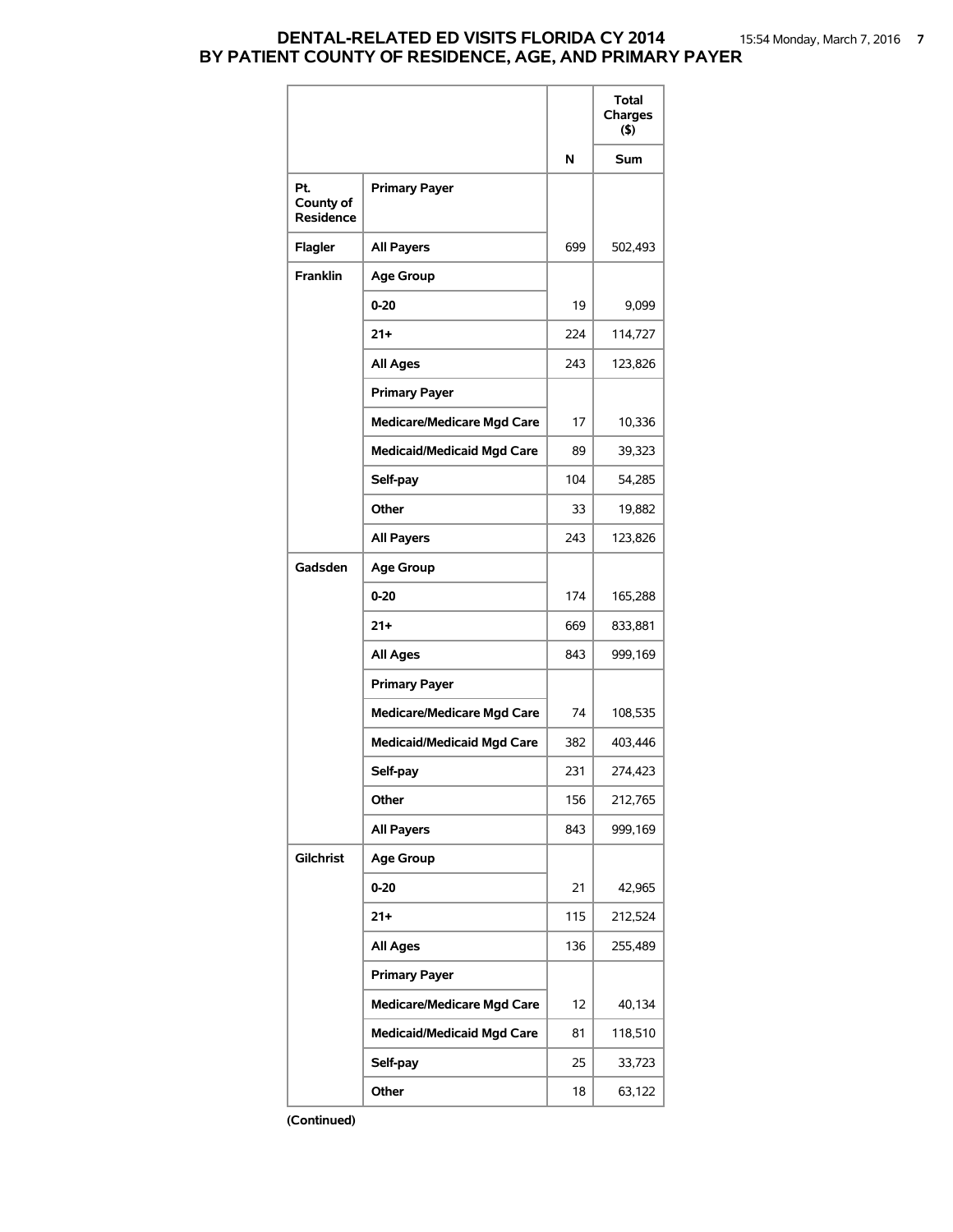### **DENTAL-RELATED ED VISITS FLORIDA CY 2014** 15:54 Monday, March 7, 2016 **8 BY PATIENT COUNTY OF RESIDENCE, AGE, AND PRIMARY PAYER**

|                                      |                                   |     | Total<br>Charges<br>(5) |
|--------------------------------------|-----------------------------------|-----|-------------------------|
|                                      |                                   | N   | <b>Sum</b>              |
| Pt.<br>County of<br><b>Residence</b> | <b>Primary Payer</b>              |     |                         |
| <b>Gilchrist</b>                     | <b>All Payers</b>                 | 136 | 255,489                 |
| Glades                               | <b>Age Group</b>                  |     |                         |
|                                      | $0 - 20$                          | 6   | 5,800                   |
|                                      | $21+$                             | 45  | 56,510                  |
|                                      | <b>All Ages</b>                   | 51  | 62,310                  |
|                                      | <b>Primary Payer</b>              |     |                         |
|                                      | <b>Medicare/Medicare Mgd Care</b> | 4   | 2,575                   |
|                                      | <b>Medicaid/Medicaid Mgd Care</b> | 11  | 8,517                   |
|                                      | Self-pay                          | 25  | 28,521                  |
|                                      | Other                             | 11  | 22,697                  |
|                                      | <b>All Payers</b>                 | 51  | 62,310                  |
| Gulf                                 | <b>Age Group</b>                  |     |                         |
|                                      | $0 - 20$                          | 19  | 20,426                  |
|                                      | $21+$                             | 138 | 171,547                 |
|                                      | <b>All Ages</b>                   | 157 | 191,973                 |
|                                      | <b>Primary Payer</b>              |     |                         |
|                                      | <b>Medicare/Medicare Mgd Care</b> | 13  | 19,056                  |
|                                      | <b>Medicaid/Medicaid Mgd Care</b> | 65  | 71,541                  |
|                                      | Self-pay                          | 45  | 58,340                  |
|                                      | Other                             | 34  | 43,036                  |
|                                      | <b>All Payers</b>                 | 157 | 191,973                 |
| Hamilton                             | <b>Age Group</b>                  |     |                         |
|                                      | $0 - 20$                          | 25  | 23,758                  |
|                                      | $21+$                             | 181 | 230,624                 |
|                                      | <b>All Ages</b>                   | 206 | 254,382                 |
|                                      | <b>Primary Payer</b>              |     |                         |
|                                      | <b>Medicare/Medicare Mgd Care</b> | 36  | 61,436                  |
|                                      | <b>Medicaid/Medicaid Mgd Care</b> | 102 | 110,881                 |
|                                      | Self-pay                          | 46  | 49,910                  |
|                                      | Other                             | 22  | 32,155                  |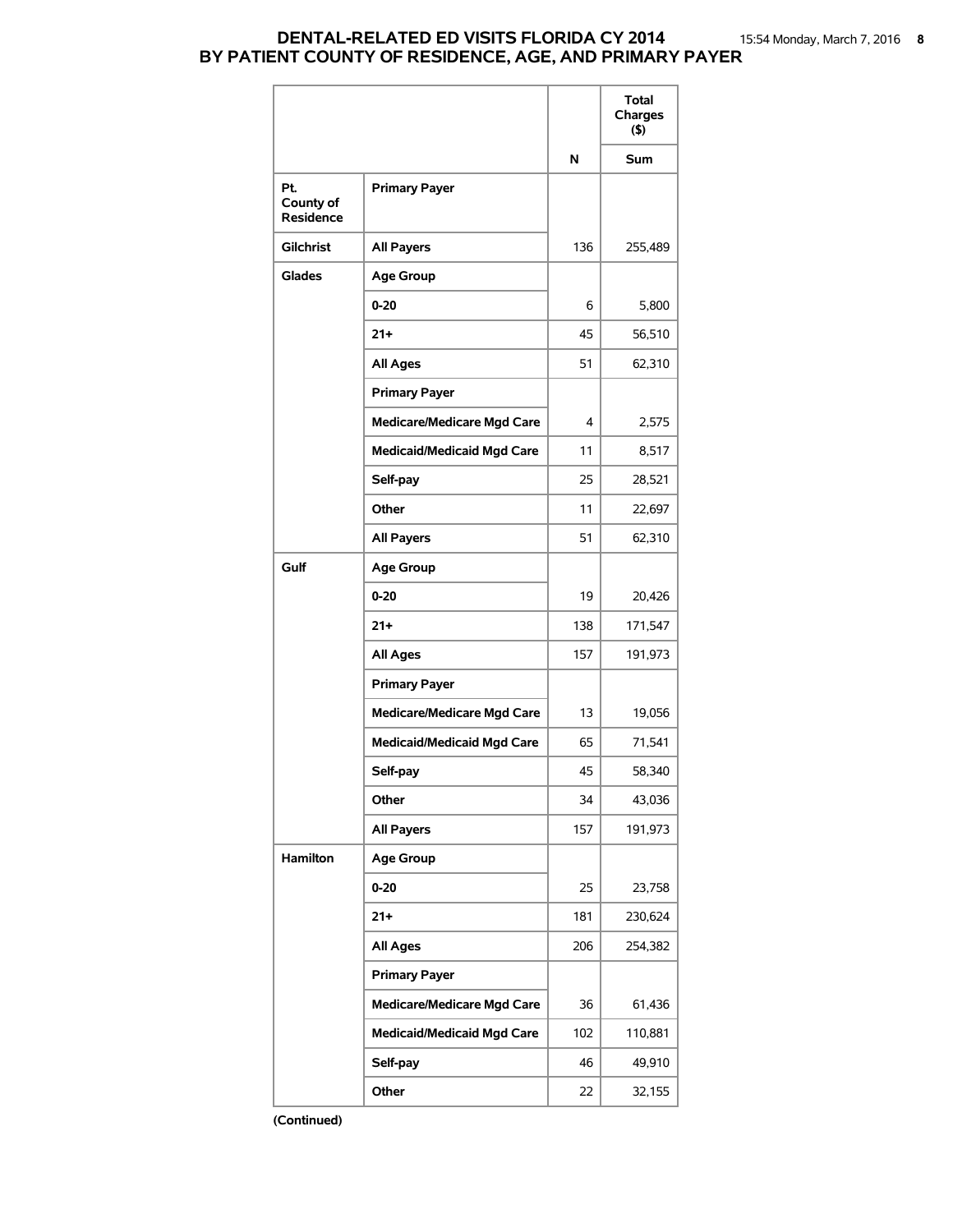### **DENTAL-RELATED ED VISITS FLORIDA CY 2014** 15:54 Monday, March 7, 2016 **9 BY PATIENT COUNTY OF RESIDENCE, AGE, AND PRIMARY PAYER**

|                               |                                   |       | Total<br>Charges<br>(5) |
|-------------------------------|-----------------------------------|-------|-------------------------|
|                               |                                   | N     | Sum                     |
| Pt.<br>County of<br>Residence | <b>Primary Payer</b>              |       |                         |
| <b>Hamilton</b>               | <b>All Payers</b>                 | 206   | 254,382                 |
| Hardee                        | <b>Age Group</b>                  |       |                         |
|                               | $0 - 20$                          | 71    | 55,394                  |
|                               | $21 +$                            | 275   | 228,651                 |
|                               | All Ages                          | 346   | 284,045                 |
|                               | <b>Primary Payer</b>              |       |                         |
|                               | <b>Medicare/Medicare Mgd Care</b> | 29    | 31,805                  |
|                               | <b>Medicaid/Medicaid Mgd Care</b> | 160   | 112,796                 |
|                               | Self-pay                          | 132   | 106,615                 |
|                               | Other                             | 25    | 32,829                  |
|                               | All Payers                        | 346   | 284,045                 |
| <b>Hendry</b>                 | <b>Age Group</b>                  |       |                         |
|                               | $0 - 20$                          | 66    | 67,588                  |
|                               | $21 +$                            | 369   | 324,508                 |
|                               | <b>All Ages</b>                   | 435   | 392,096                 |
|                               | <b>Primary Payer</b>              |       |                         |
|                               | <b>Medicare/Medicare Mgd Care</b> | 28    | 30,120                  |
|                               | <b>Medicaid/Medicaid Mgd Care</b> | 200   | 176,123                 |
|                               | Self-pay                          | 148   | 131,261                 |
|                               | Other                             | 59    | 54,592                  |
|                               | <b>All Payers</b>                 | 435   | 392,096                 |
| Hernando                      | <b>Age Group</b>                  |       |                         |
|                               | 0-20                              | 224   | 599,229                 |
|                               | $21 +$                            | 1,290 | 3,309,728               |
|                               | <b>All Ages</b>                   | 1,514 | 3,908,957               |
|                               | <b>Primary Payer</b>              |       |                         |
|                               | <b>Medicare/Medicare Mgd Care</b> | 151   | 546,704                 |
|                               | <b>Medicaid/Medicaid Mgd Care</b> | 725   | 1,693,703               |
|                               | Self-pay                          | 430   | 990,106                 |
|                               | Other                             | 208   | 678,444                 |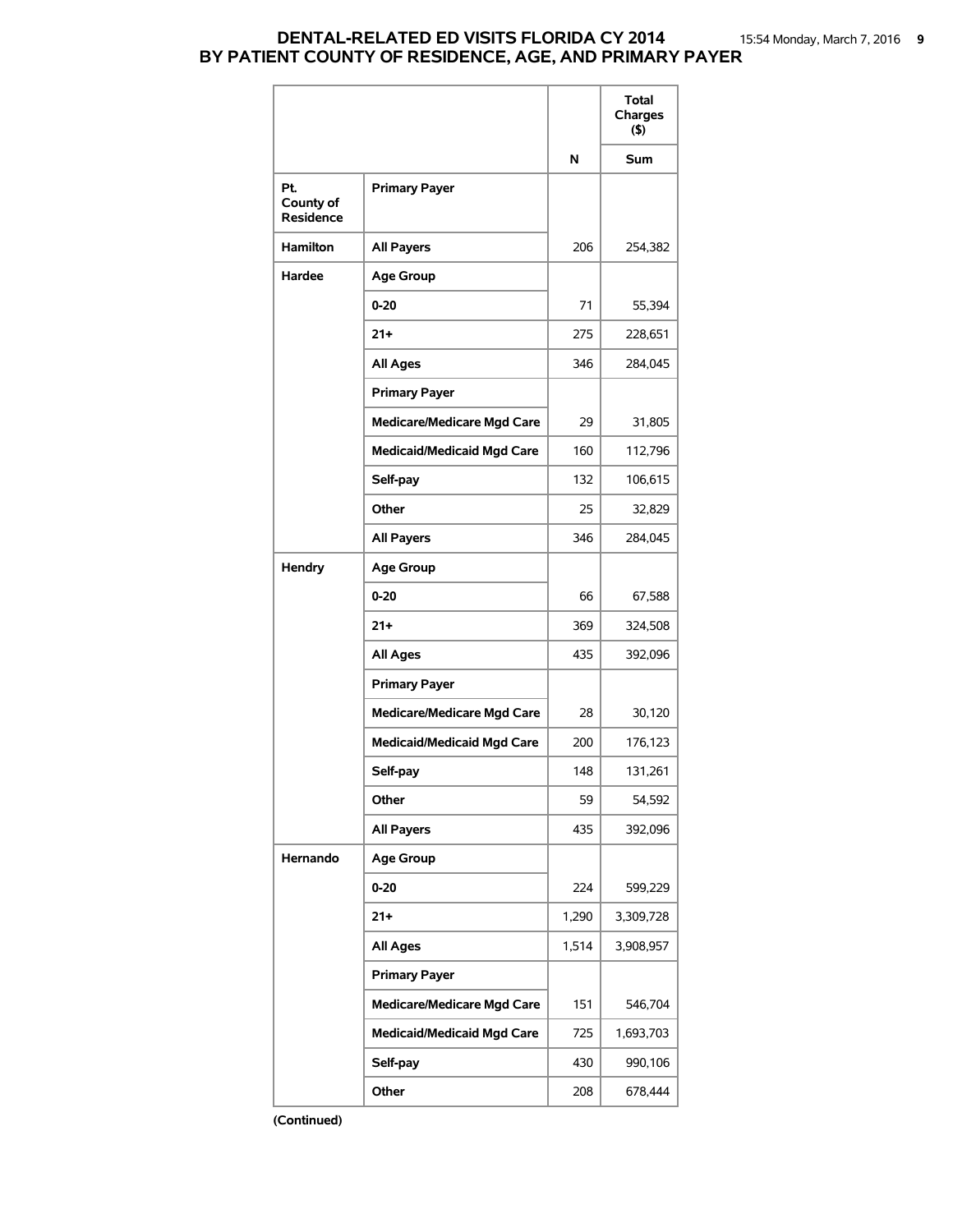## **DENTAL-RELATED ED VISITS FLORIDA CY 2014** 15:54 Monday, March 7, 2016 **10 BY PATIENT COUNTY OF RESIDENCE, AGE, AND PRIMARY PAYER**

|                                      |                                   |        | Total<br>Charges<br>(5) |
|--------------------------------------|-----------------------------------|--------|-------------------------|
|                                      |                                   | N      | <b>Sum</b>              |
| Pt.<br>County of<br><b>Residence</b> | <b>Primary Payer</b>              |        |                         |
| Hernando                             | <b>All Payers</b>                 | 1,514  | 3,908,957               |
| <b>Highlands</b>                     | <b>Age Group</b>                  |        |                         |
|                                      | $0 - 20$                          | 143    | 155,970                 |
|                                      | $21+$                             | 827    | 914,242                 |
|                                      | All Ages                          | 970    | 1,070,212               |
|                                      | <b>Primary Payer</b>              |        |                         |
|                                      | <b>Medicare/Medicare Mgd Care</b> | 83     | 142,722                 |
|                                      | <b>Medicaid/Medicaid Mgd Care</b> | 540    | 535,895                 |
|                                      | Self-pay                          | 256    | 263,416                 |
|                                      | Other                             | 91     | 128,179                 |
|                                      | <b>All Payers</b>                 | 970    | 1,070,212               |
| Hillsborough                         | <b>Age Group</b>                  |        |                         |
|                                      | $0 - 20$                          | 1,939  | 2,590,119               |
|                                      | $21+$                             | 8,536  | 15,148,828              |
|                                      | <b>All Ages</b>                   | 10,475 | 17,738,947              |
|                                      | <b>Primary Payer</b>              |        |                         |
|                                      | <b>Medicare/Medicare Mgd Care</b> | 702    | 1,648,010               |
|                                      | <b>Medicaid/Medicaid Mgd Care</b> | 4,428  | 6,563,180               |
|                                      | Self-pay                          | 3,515  | 5,647,839               |
|                                      | Other                             | 1,830  | 3,879,918               |
|                                      | <b>All Payers</b>                 | 10,475 | 17,738,947              |
| <b>Holmes</b>                        | <b>Age Group</b>                  |        |                         |
|                                      | $0 - 20$                          | 26     | 11,698                  |
|                                      | $21+$                             | 238    | 143,180                 |
|                                      | <b>All Ages</b>                   | 264    | 154,878                 |
|                                      | <b>Primary Payer</b>              |        |                         |
|                                      | <b>Medicare/Medicare Mgd Care</b> | 13     | 4,581                   |
|                                      | <b>Medicaid/Medicaid Mgd Care</b> | 119    | 72,042                  |
|                                      | Self-pay                          | 114    | 57,971                  |
|                                      | Other                             | 18     | 20,284                  |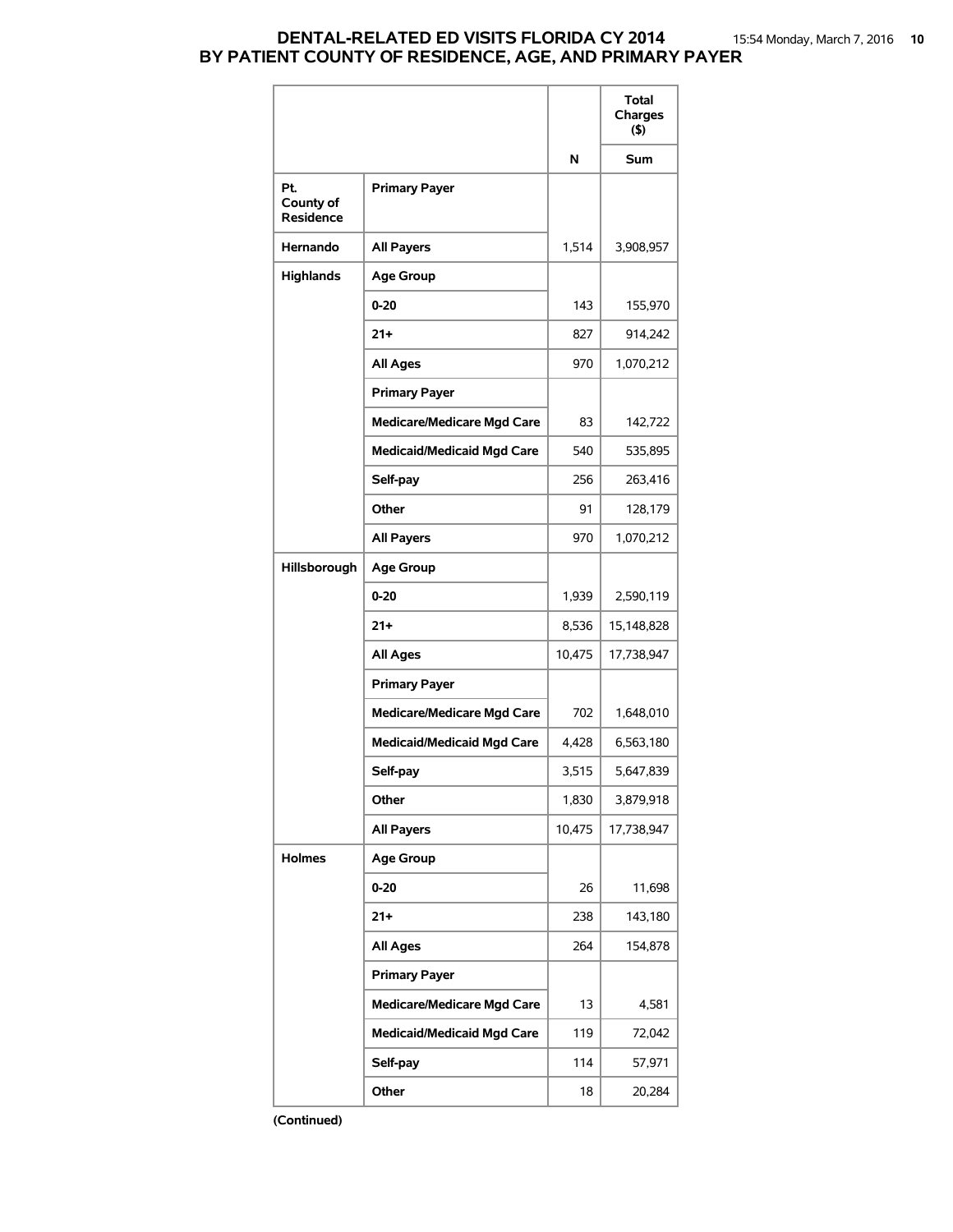## **DENTAL-RELATED ED VISITS FLORIDA CY 2014** 15:54 Monday, March 7, 2016 **11 BY PATIENT COUNTY OF RESIDENCE, AGE, AND PRIMARY PAYER**

|                               |                                   |       | Total<br>Charges<br>(5) |
|-------------------------------|-----------------------------------|-------|-------------------------|
|                               |                                   | N     | <b>Sum</b>              |
| Pt.<br>County of<br>Residence | <b>Primary Payer</b>              |       |                         |
| <b>Holmes</b>                 | <b>All Payers</b>                 | 264   | 154,878                 |
| <b>Indian River</b>           | <b>Age Group</b>                  |       |                         |
|                               | $0 - 20$                          | 141   | 100,129                 |
|                               | $21 +$                            | 920   | 869,243                 |
|                               | <b>All Ages</b>                   | 1,061 | 969,372                 |
|                               | <b>Primary Payer</b>              |       |                         |
|                               | <b>Medicare/Medicare Mgd Care</b> | 107   | 122,014                 |
|                               | <b>Medicaid/Medicaid Mgd Care</b> | 437   | 391,086                 |
|                               | Self-pay                          | 241   | 229,903                 |
|                               | Other                             | 276   | 226,369                 |
|                               | <b>All Payers</b>                 | 1,061 | 969,372                 |
| Jackson                       | <b>Age Group</b>                  |       |                         |
|                               | $0 - 20$                          | 98    | 41,706                  |
|                               | $21+$                             | 556   | 288,415                 |
|                               | <b>All Ages</b>                   | 654   | 330,121                 |
|                               | <b>Primary Payer</b>              |       |                         |
|                               | <b>Medicare/Medicare Mgd Care</b> | 58    | 24,878                  |
|                               | <b>Medicaid/Medicaid Mgd Care</b> | 278   | 149,596                 |
|                               | Self-pay                          | 207   | 94,869                  |
|                               | Other                             | 111   | 60,778                  |
|                               | <b>All Payers</b>                 | 654   | 330,121                 |
| Jefferson                     | <b>Age Group</b>                  |       |                         |
|                               | $0 - 20$                          | 18    | 18,977                  |
|                               | 21+                               | 157   | 169,100                 |
|                               | <b>All Ages</b>                   | 175   | 188,077                 |
|                               | <b>Primary Payer</b>              |       |                         |
|                               | <b>Medicare/Medicare Mgd Care</b> | 10    | 11,121                  |
|                               | <b>Medicaid/Medicaid Mgd Care</b> | 68    | 54,339                  |
|                               | Self-pay                          | 72    | 78,021                  |
|                               | Other                             | 25    | 44,596                  |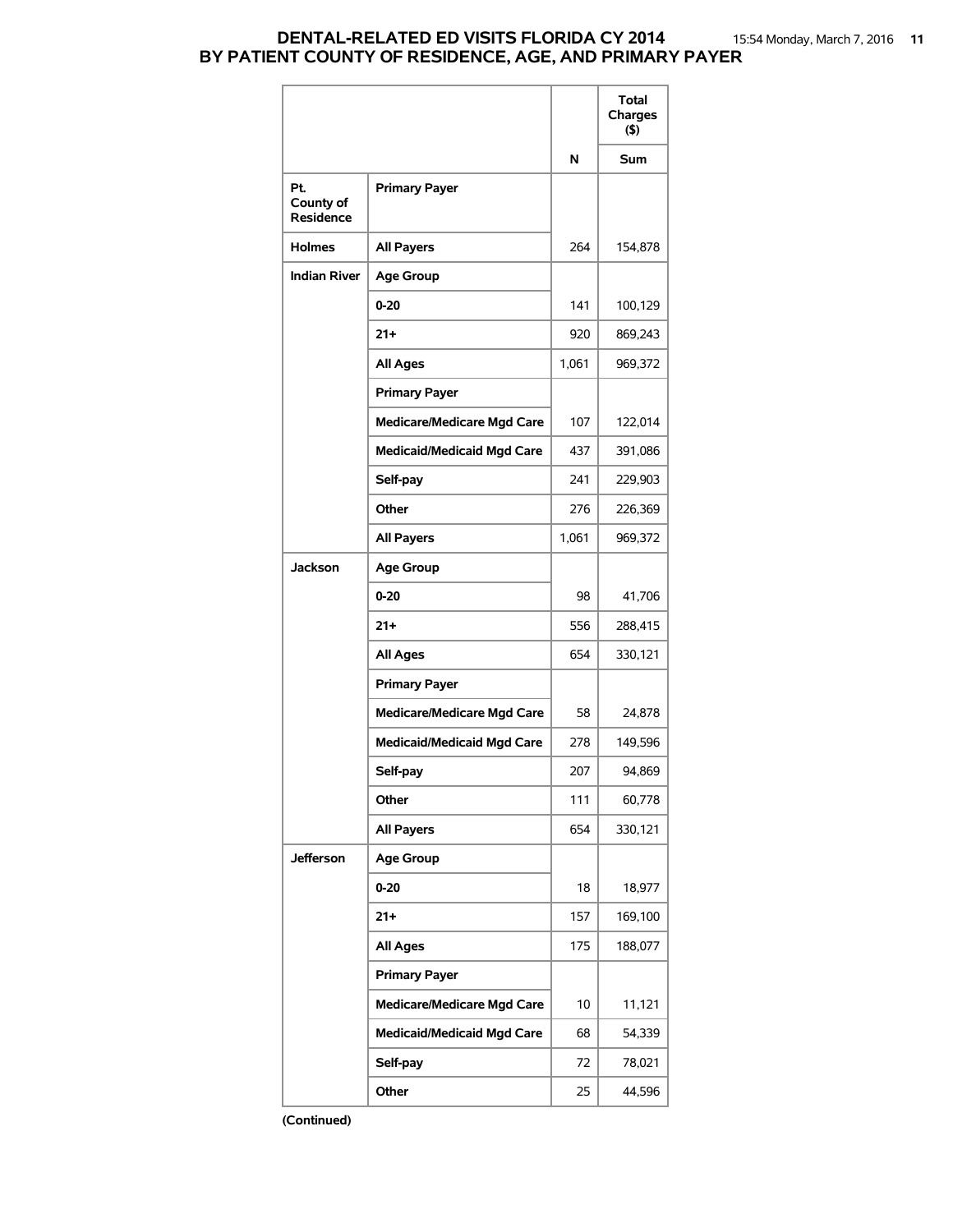## **DENTAL-RELATED ED VISITS FLORIDA CY 2014** 15:54 Monday, March 7, 2016 **12 BY PATIENT COUNTY OF RESIDENCE, AGE, AND PRIMARY PAYER**

|                                      |                                   |       | Total<br>Charges<br>(5) |
|--------------------------------------|-----------------------------------|-------|-------------------------|
|                                      |                                   | N     | Sum                     |
| Pt.<br>County of<br><b>Residence</b> | <b>Primary Payer</b>              |       |                         |
| <b>Jefferson</b>                     | <b>All Payers</b>                 | 175   | 188,077                 |
| Lafayette                            | <b>Age Group</b>                  |       |                         |
|                                      | 0-20                              | 8     | 6,013                   |
|                                      | 21+                               | 31    | 42,572                  |
|                                      | <b>All Ages</b>                   | 39    | 48,585                  |
|                                      | <b>Primary Payer</b>              |       |                         |
|                                      | <b>Medicare/Medicare Mgd Care</b> | 4     | 4,721                   |
|                                      | <b>Medicaid/Medicaid Mgd Care</b> | 15    | 12,190                  |
|                                      | Self-pay                          | 12    | 15,213                  |
|                                      | Other                             | 8     | 16,461                  |
|                                      | <b>All Payers</b>                 | 39    | 48,585                  |
| Lake                                 | <b>Age Group</b>                  |       |                         |
|                                      | 0-20                              | 401   | 346,020                 |
|                                      | 21+                               | 2,769 | 2,827,665               |
|                                      | <b>All Ages</b>                   | 3,170 | 3,173,685               |
|                                      | <b>Primary Payer</b>              |       |                         |
|                                      | <b>Medicare/Medicare Mgd Care</b> | 263   | 415,190                 |
|                                      | <b>Medicaid/Medicaid Mgd Care</b> | 1,272 | 1,168,861               |
|                                      | Self-pay                          | 1,224 | 1,070,599               |
|                                      | Other                             | 411   | 519,035                 |
|                                      | <b>All Payers</b>                 | 3,170 | 3,173,685               |
| Lee                                  | <b>Age Group</b>                  |       |                         |
|                                      | 0-20                              | 878   | 922,063                 |
|                                      | $21 +$                            | 4,238 | 4,351,636               |
|                                      | <b>All Ages</b>                   | 5,116 | 5,273,699               |
|                                      | <b>Primary Payer</b>              |       |                         |
|                                      | <b>Medicare/Medicare Mgd Care</b> | 426   | 581,555                 |
|                                      | <b>Medicaid/Medicaid Mgd Care</b> | 2,157 | 2,062,521               |
|                                      | Self-pay                          | 1,251 | 1,153,041               |
|                                      | Other                             | 1,282 | 1,476,582               |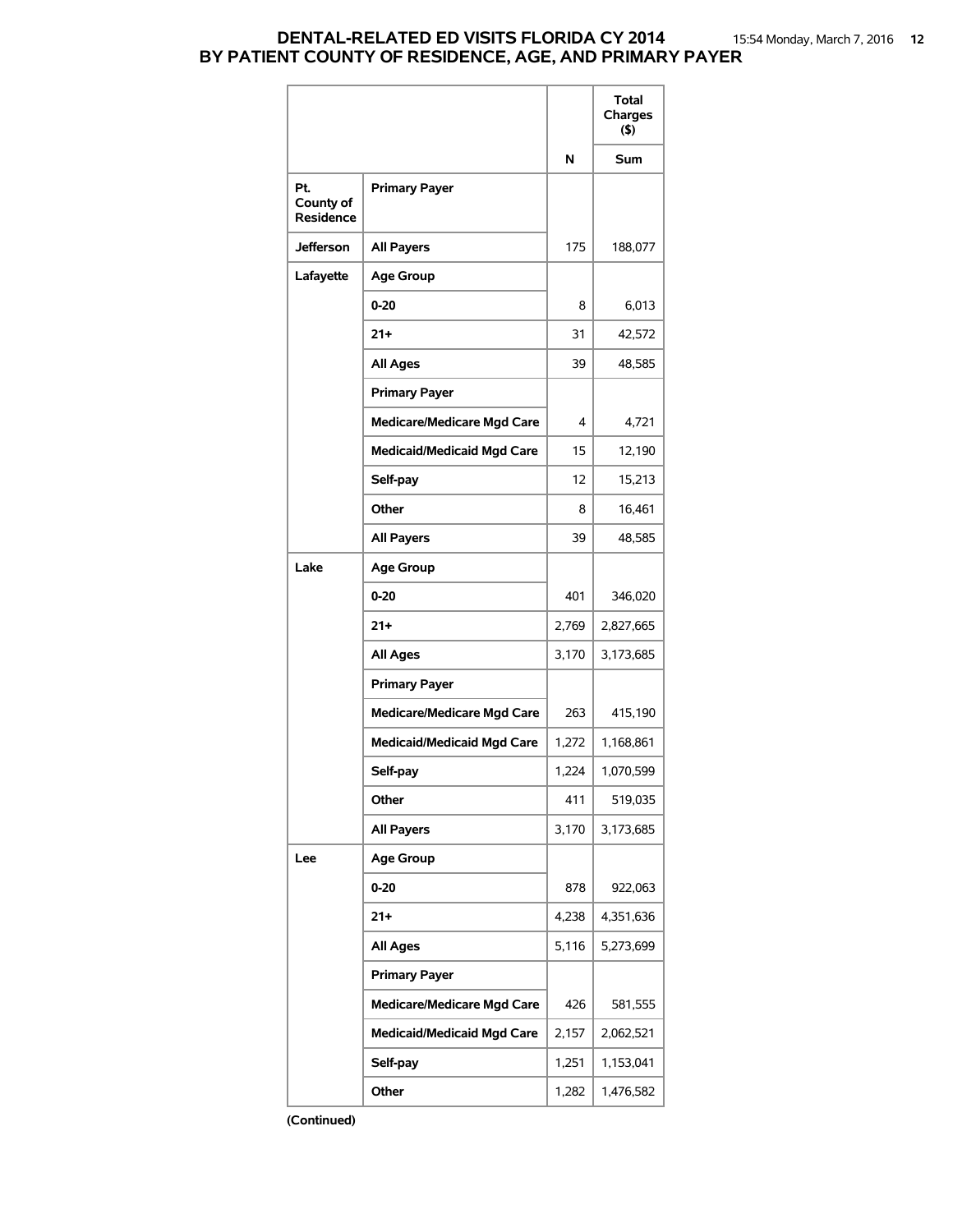### **DENTAL-RELATED ED VISITS FLORIDA CY 2014** 15:54 Monday, March 7, 2016 **13 BY PATIENT COUNTY OF RESIDENCE, AGE, AND PRIMARY PAYER**

|                                      |                                   |       | Total<br>Charges<br>$($ \$) |
|--------------------------------------|-----------------------------------|-------|-----------------------------|
|                                      |                                   | N     | Sum                         |
| Pt.<br>County of<br><b>Residence</b> | <b>Primary Payer</b>              |       |                             |
| Lee                                  | <b>All Payers</b>                 | 5,116 | 5,273,699                   |
| Leon                                 | <b>Age Group</b>                  |       |                             |
|                                      | $0 - 20$                          | 378   | 396,267                     |
|                                      | $21+$                             | 2,404 | 2,678,658                   |
|                                      | All Ages                          | 2,782 | 3,074,925                   |
|                                      | <b>Primary Payer</b>              |       |                             |
|                                      | <b>Medicare/Medicare Mgd Care</b> | 166   | 248,848                     |
|                                      | <b>Medicaid/Medicaid Mgd Care</b> | 1,051 | 1,064,273                   |
|                                      | Self-pay                          | 999   | 1,063,755                   |
|                                      | Other                             | 566   | 698,049                     |
|                                      | <b>All Payers</b>                 | 2,782 | 3,074,925                   |
| Levy                                 | <b>Age Group</b>                  |       |                             |
|                                      | $0 - 20$                          | 51    | 29,358                      |
|                                      | $21+$                             | 434   | 599,075                     |
|                                      | <b>All Ages</b>                   | 485   | 628,433                     |
|                                      | <b>Primary Payer</b>              |       |                             |
|                                      | <b>Medicare/Medicare Mgd Care</b> | 45    | 131,439                     |
|                                      | <b>Medicaid/Medicaid Mgd Care</b> | 133   | 141,884                     |
|                                      | Self-pay                          | 184   | 248,253                     |
|                                      | Other                             | 123   | 106,857                     |
|                                      | <b>All Payers</b>                 | 485   | 628,433                     |
| Liberty                              | <b>Age Group</b>                  |       |                             |
|                                      | $0 - 20$                          | 21    | 7,476                       |
|                                      | $21 +$                            | 67    | 59,709                      |
|                                      | <b>All Ages</b>                   | 88    | 67,185                      |
|                                      | <b>Primary Payer</b>              |       |                             |
|                                      | <b>Medicare/Medicare Mgd Care</b> | 10    | 5,315                       |
|                                      | <b>Medicaid/Medicaid Mgd Care</b> | 30    | 20,658                      |
|                                      | Self-pay                          | 28    | 10,214                      |
|                                      | Other                             | 20    | 30,998                      |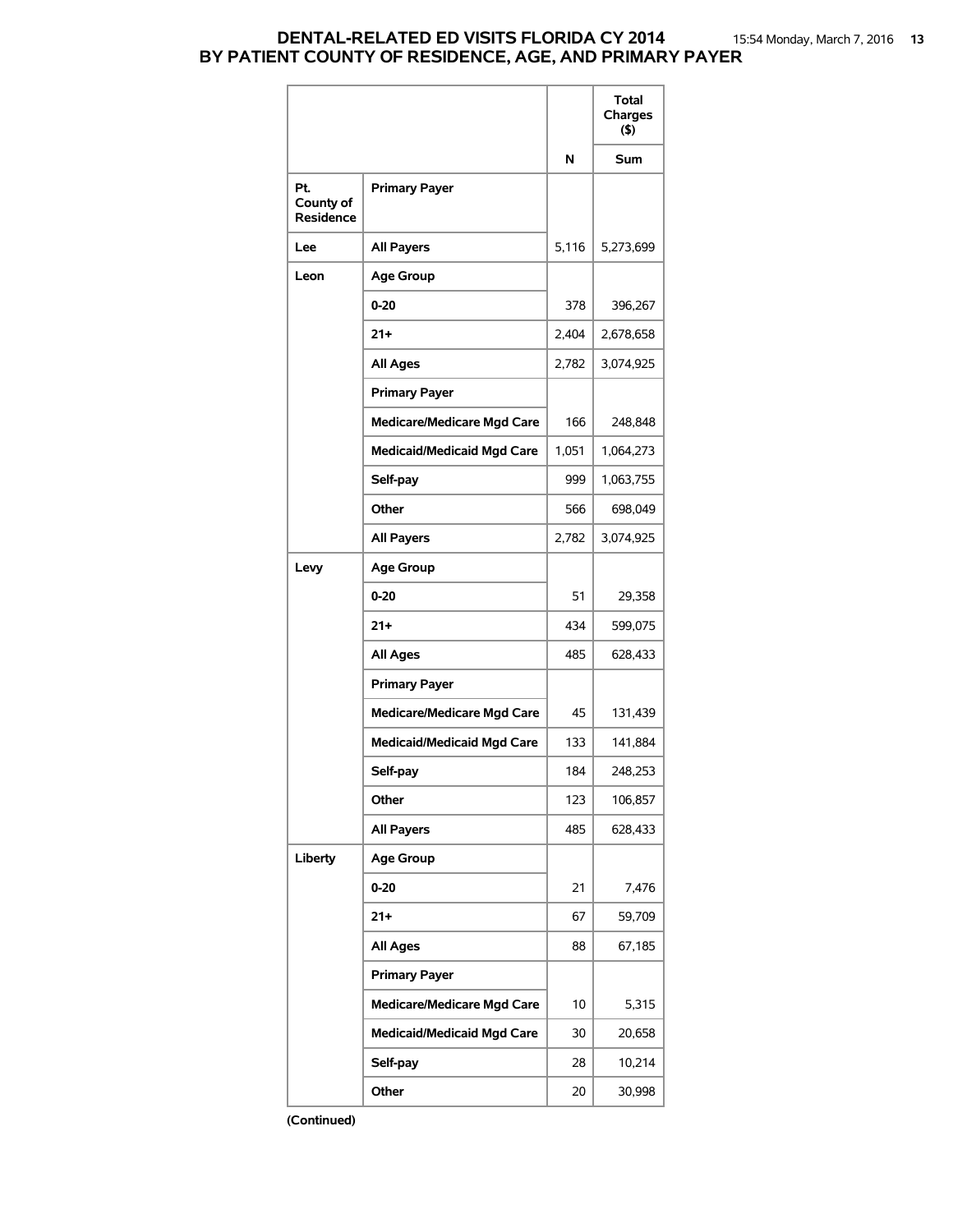### **DENTAL-RELATED ED VISITS FLORIDA CY 2014** 15:54 Monday, March 7, 2016 **14 BY PATIENT COUNTY OF RESIDENCE, AGE, AND PRIMARY PAYER**

|                                      |                                   |       | Total<br>Charges<br>(5) |
|--------------------------------------|-----------------------------------|-------|-------------------------|
|                                      |                                   | N     | Sum                     |
| Pt.<br>County of<br><b>Residence</b> | <b>Primary Payer</b>              |       |                         |
| Liberty                              | <b>All Payers</b>                 | 88    | 67,185                  |
| <b>Madison</b>                       | <b>Age Group</b>                  |       |                         |
|                                      | $0 - 20$                          | 31    | 8,164                   |
|                                      | $21+$                             | 192   | 73,825                  |
|                                      | All Ages                          | 223   | 81,989                  |
|                                      | <b>Primary Payer</b>              |       |                         |
|                                      | <b>Medicare/Medicare Mgd Care</b> | 21    | 17,789                  |
|                                      | <b>Medicaid/Medicaid Mgd Care</b> | 93    | 27,664                  |
|                                      | Self-pay                          | 71    | 19,969                  |
|                                      | Other                             | 38    | 16,567                  |
|                                      | All Payers                        | 223   | 81,989                  |
| <b>Manatee</b>                       | <b>Age Group</b>                  |       |                         |
|                                      | $0 - 20$                          | 370   | 425,028                 |
|                                      | $21+$                             | 1,732 | 2,546,025               |
|                                      | <b>All Ages</b>                   | 2,102 | 2,971,053               |
|                                      | <b>Primary Payer</b>              |       |                         |
|                                      | <b>Medicare/Medicare Mgd Care</b> | 207   | 372,712                 |
|                                      | <b>Medicaid/Medicaid Mgd Care</b> | 857   | 1,011,277               |
|                                      | Self-pay                          | 501   | 826,886                 |
|                                      | Other                             | 537   | 760,178                 |
|                                      | <b>All Payers</b>                 | 2,102 | 2,971,053               |
| <b>Marion</b>                        | <b>Age Group</b>                  |       |                         |
|                                      | 0-20                              | 615   | 505,360                 |
|                                      | $21 +$                            | 4,031 | 3,966,362               |
|                                      | <b>All Ages</b>                   | 4,646 | 4,471,722               |
|                                      | <b>Primary Payer</b>              |       |                         |
|                                      | <b>Medicare/Medicare Mgd Care</b> | 336   | 465,818                 |
|                                      | <b>Medicaid/Medicaid Mgd Care</b> | 2,066 | 1,797,887               |
|                                      | Self-pay                          | 1,662 | 1,543,920               |
|                                      | Other                             | 582   | 664,097                 |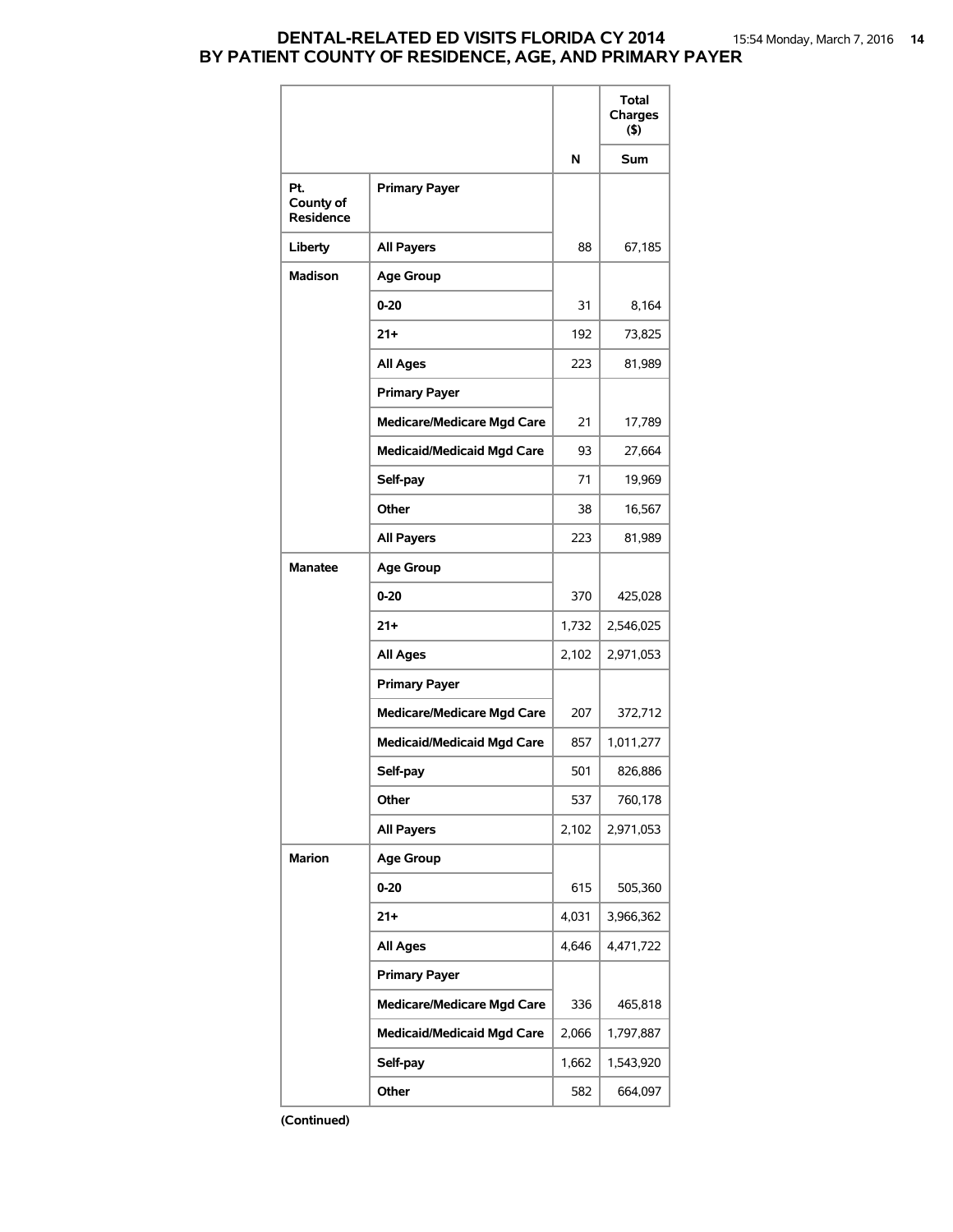## **DENTAL-RELATED ED VISITS FLORIDA CY 2014** 15:54 Monday, March 7, 2016 **15 BY PATIENT COUNTY OF RESIDENCE, AGE, AND PRIMARY PAYER**

|                               |                                   |       | Total<br>Charges<br>(5) |
|-------------------------------|-----------------------------------|-------|-------------------------|
|                               |                                   | N     | Sum                     |
| Pt.<br>County of<br>Residence | <b>Primary Payer</b>              |       |                         |
| <b>Marion</b>                 | <b>All Payers</b>                 | 4,646 | 4,471,722               |
| <b>Martin</b>                 | <b>Age Group</b>                  |       |                         |
|                               | $0 - 20$                          | 135   | 185,660                 |
|                               | $21 +$                            | 606   | 1,200,248               |
|                               | All Ages                          | 741   | 1,385,908               |
|                               | <b>Primary Payer</b>              |       |                         |
|                               | <b>Medicare/Medicare Mgd Care</b> | 71    | 234,016                 |
|                               | <b>Medicaid/Medicaid Mgd Care</b> | 307   | 420,229                 |
|                               | Self-pay                          | 264   | 513,542                 |
|                               | Other                             | 99    | 218,121                 |
|                               | <b>All Payers</b>                 | 741   | 1,385,908               |
| <b>Monroe</b>                 | <b>Age Group</b>                  |       |                         |
|                               | $0 - 20$                          | 67    | 55,585                  |
|                               | $21+$                             | 453   | 503,690                 |
|                               | <b>All Ages</b>                   | 520   | 559,275                 |
|                               | <b>Primary Payer</b>              |       |                         |
|                               | <b>Medicare/Medicare Mgd Care</b> | 46    | 53,115                  |
|                               | <b>Medicaid/Medicaid Mgd Care</b> | 142   | 129,690                 |
|                               | Self-pay                          | 232   | 244,696                 |
|                               | Other                             | 100   | 131,774                 |
|                               | <b>All Payers</b>                 | 520   | 559,275                 |
| Nassau                        | <b>Age Group</b>                  |       |                         |
|                               | $0 - 20$                          | 99    | 72,107                  |
|                               | $21 +$                            | 666   | 521,416                 |
|                               | <b>All Ages</b>                   | 765   | 593,523                 |
|                               | <b>Primary Payer</b>              |       |                         |
|                               | <b>Medicare/Medicare Mgd Care</b> | 50    | 76,236                  |
|                               | <b>Medicaid/Medicaid Mgd Care</b> | 252   | 168,193                 |
|                               | Self-pay                          | 347   | 237,024                 |
|                               | Other                             | 116   | 112,070                 |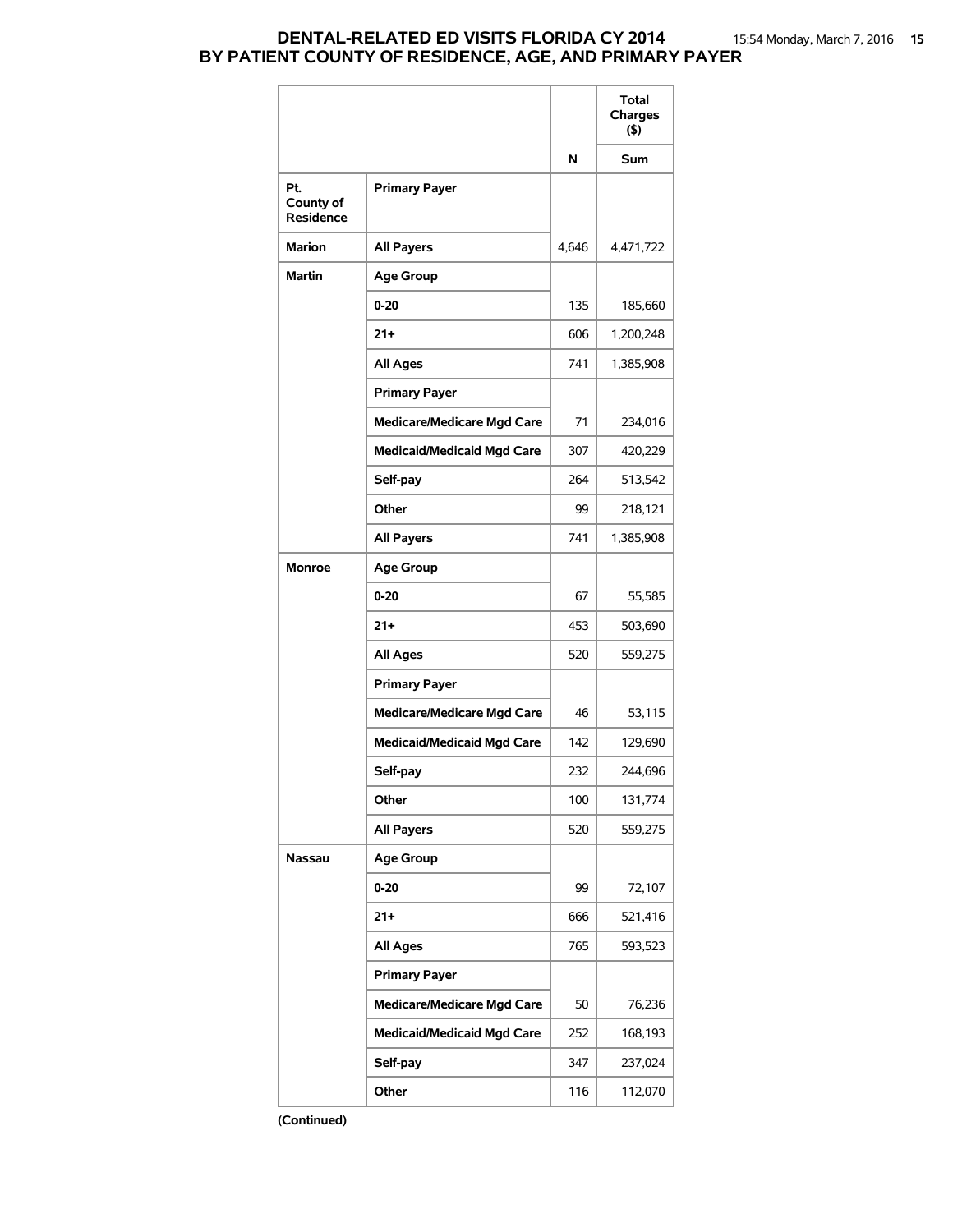### **DENTAL-RELATED ED VISITS FLORIDA CY 2014** 15:54 Monday, March 7, 2016 **16 BY PATIENT COUNTY OF RESIDENCE, AGE, AND PRIMARY PAYER**

|                                      |                                   |       | Total<br>Charges<br>(5) |
|--------------------------------------|-----------------------------------|-------|-------------------------|
|                                      |                                   | N     | Sum                     |
| Pt.<br>County of<br><b>Residence</b> | <b>Primary Payer</b>              |       |                         |
| Nassau                               | <b>All Payers</b>                 | 765   | 593,523                 |
| Okaloosa                             | <b>Age Group</b>                  |       |                         |
|                                      | $0 - 20$                          | 349   | 600,776                 |
|                                      | 21+                               | 2,139 | 4,582,425               |
|                                      | <b>All Ages</b>                   | 2,488 | 5,183,201               |
|                                      | <b>Primary Payer</b>              |       |                         |
|                                      | <b>Medicare/Medicare Mgd Care</b> | 206   | 615,202                 |
|                                      | <b>Medicaid/Medicaid Mgd Care</b> | 1,062 | 2,037,974               |
|                                      | Self-pay                          | 868   | 1,671,463               |
|                                      | Other                             | 352   | 858,562                 |
|                                      | <b>All Payers</b>                 | 2,488 | 5,183,201               |
| <b>Okeechobee</b>                    | <b>Age Group</b>                  |       |                         |
|                                      | $0 - 20$                          | 111   | 121,645                 |
|                                      | $21+$                             | 511   | 726,266                 |
|                                      | <b>All Ages</b>                   | 622   | 847,911                 |
|                                      | <b>Primary Payer</b>              |       |                         |
|                                      | <b>Medicare/Medicare Mgd Care</b> | 36    | 56,460                  |
|                                      | <b>Medicaid/Medicaid Mgd Care</b> | 297   | 330,394                 |
|                                      | Self-pay                          | 178   | 268,905                 |
|                                      | Other                             | 111   | 192,152                 |
|                                      | <b>All Payers</b>                 | 622   | 847,911                 |
| Orange                               | <b>Age Group</b>                  |       |                         |
|                                      | $0 - 20$                          | 1,533 | 1,266,761               |
|                                      | 21+                               | 7,561 | 8,192,016               |
|                                      | <b>All Ages</b>                   | 9,094 | 9,458,777               |
|                                      | <b>Primary Payer</b>              |       |                         |
|                                      | <b>Medicare/Medicare Mgd Care</b> | 617   | 1,098,758               |
|                                      | <b>Medicaid/Medicaid Mgd Care</b> | 2,953 | 2,776,446               |
|                                      | Self-pay                          | 3,862 | 3,424,586               |
|                                      | Other                             | 1,662 | 2,158,987               |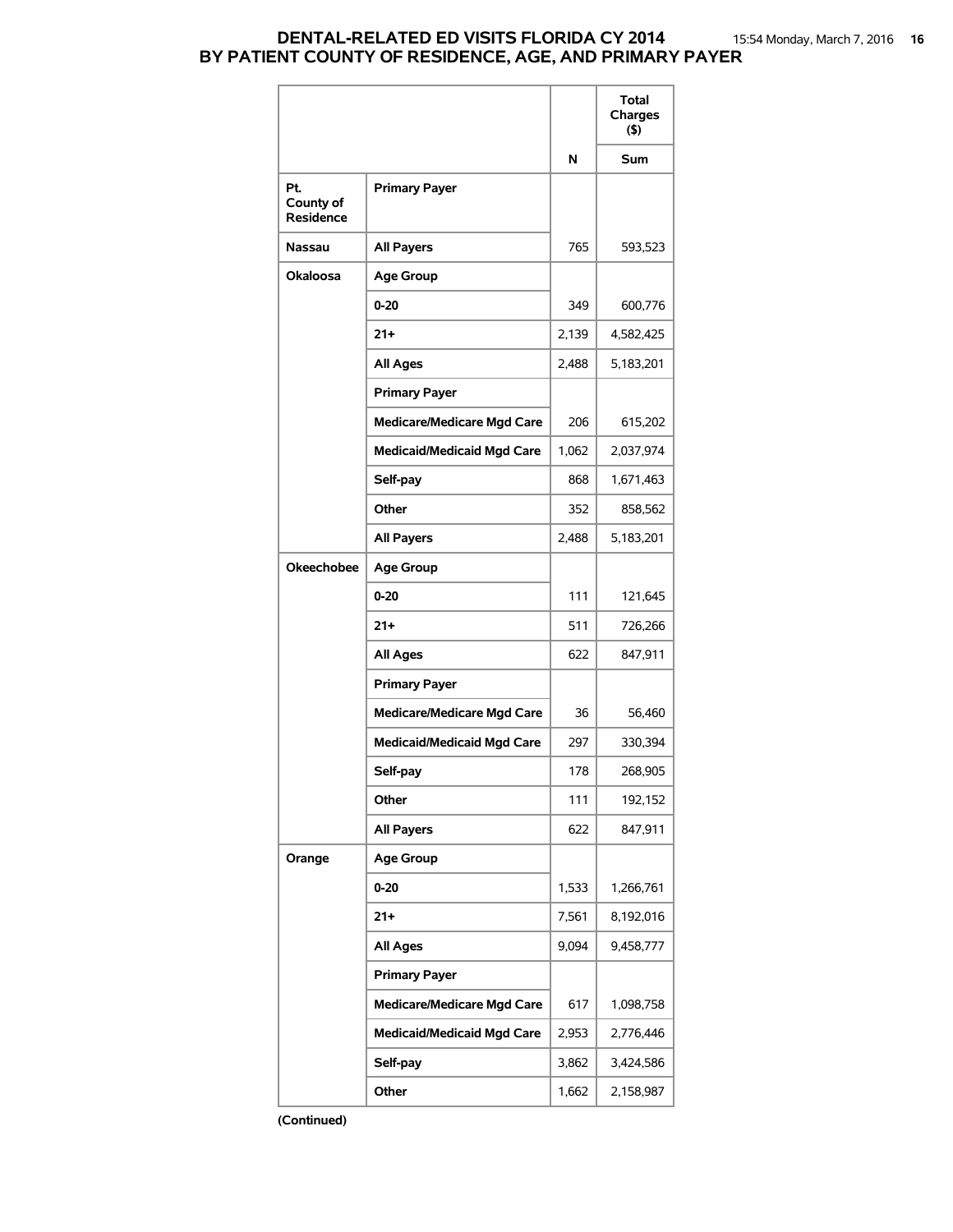## **DENTAL-RELATED ED VISITS FLORIDA CY 2014** 15:54 Monday, March 7, 2016 **17 BY PATIENT COUNTY OF RESIDENCE, AGE, AND PRIMARY PAYER**

|                                      |                                   |       | Total<br>Charges<br>$($ \$) |
|--------------------------------------|-----------------------------------|-------|-----------------------------|
|                                      |                                   | N     | <b>Sum</b>                  |
| Pt.<br>County of<br><b>Residence</b> | <b>Primary Payer</b>              |       |                             |
| Orange                               | <b>All Payers</b>                 | 9,094 | 9,458,777                   |
| Osceola                              | <b>Age Group</b>                  |       |                             |
|                                      | $0 - 20$                          | 555   | 952,406                     |
|                                      | $21 +$                            | 2,394 | 4,860,429                   |
|                                      | <b>All Ages</b>                   | 2,949 | 5,812,835                   |
|                                      | <b>Primary Payer</b>              |       |                             |
|                                      | <b>Medicare/Medicare Mgd Care</b> | 198   | 604,838                     |
|                                      | <b>Medicaid/Medicaid Mgd Care</b> | 1,346 | 2,558,314                   |
|                                      | Self-pay                          | 910   | 1,394,015                   |
|                                      | Other                             | 495   | 1,255,668                   |
|                                      | <b>All Payers</b>                 | 2,949 | 5,812,835                   |
| Palm Beach                           | <b>Age Group</b>                  |       |                             |
|                                      | $0 - 20$                          | 1,275 | 1,756,269                   |
|                                      | $21+$                             | 5,120 | 9,182,060                   |
|                                      | All Ages                          | 6,395 | 10,938,329                  |
|                                      | <b>Primary Payer</b>              |       |                             |
|                                      | <b>Medicare/Medicare Mgd Care</b> | 610   | 1,479,053                   |
|                                      | <b>Medicaid/Medicaid Mgd Care</b> | 2,267 | 3,321,940                   |
|                                      | Self-pay                          | 2,047 | 3,282,349                   |
|                                      | Other                             | 1,471 | 2,854,987                   |
|                                      | <b>All Payers</b>                 | 6,395 | 10,938,329                  |
| Pasco                                | <b>Age Group</b>                  |       |                             |
|                                      | 0-20                              | 606   | 1,215,345                   |
|                                      | $21+$                             | 3,546 | 7,115,936                   |
|                                      | <b>All Ages</b>                   | 4,152 | 8,331,281                   |
|                                      | <b>Primary Payer</b>              |       |                             |
|                                      | <b>Medicare/Medicare Mgd Care</b> | 349   | 1,049,003                   |
|                                      | <b>Medicaid/Medicaid Mgd Care</b> | 1,837 | 3,391,840                   |
|                                      | Self-pay                          | 1,433 | 2,536,363                   |
|                                      | Other                             | 533   | 1,354,075                   |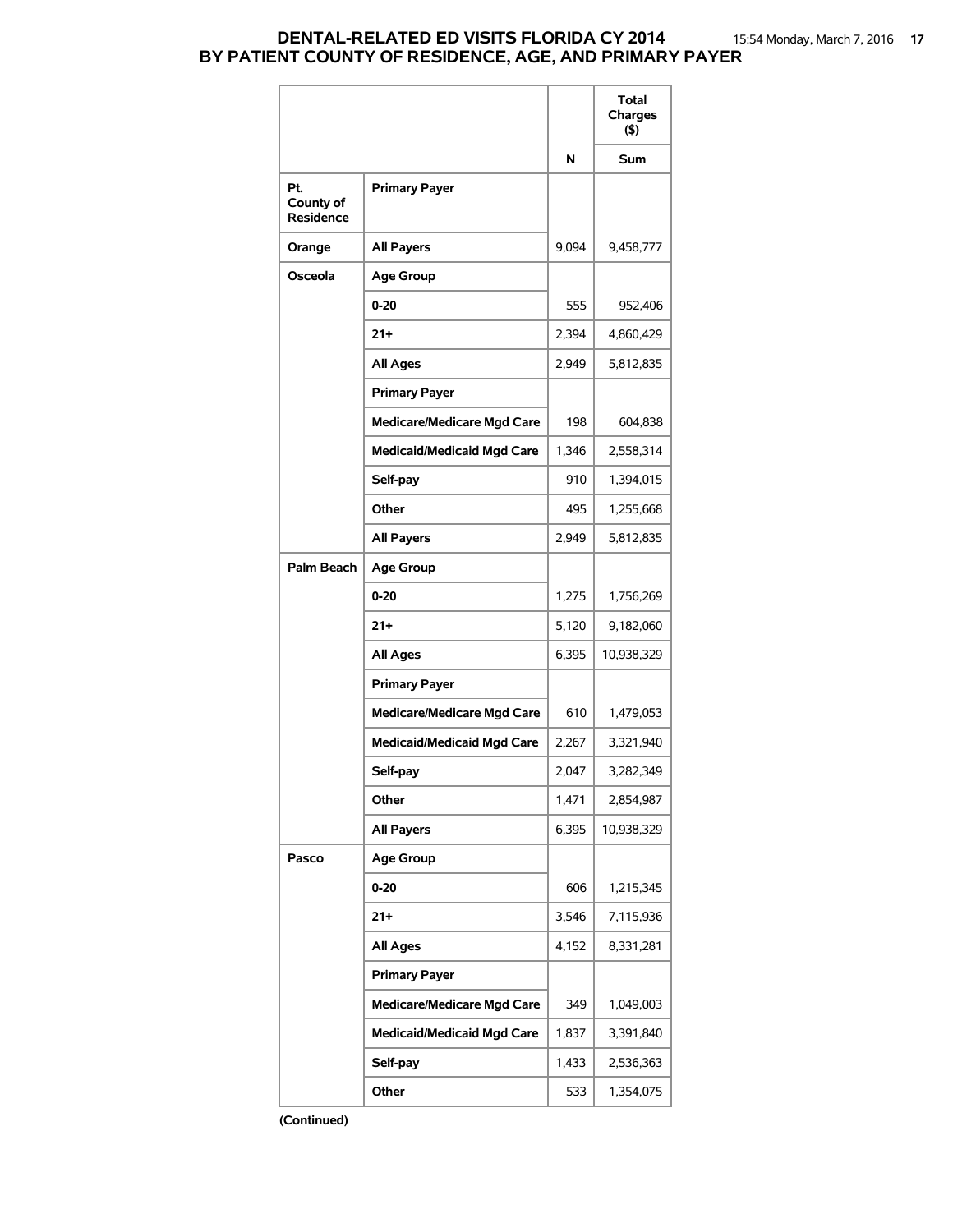## **DENTAL-RELATED ED VISITS FLORIDA CY 2014** 15:54 Monday, March 7, 2016 **18 BY PATIENT COUNTY OF RESIDENCE, AGE, AND PRIMARY PAYER**

|                                      |                                   |       | Total<br>Charges<br>(5) |
|--------------------------------------|-----------------------------------|-------|-------------------------|
|                                      |                                   | N     | Sum                     |
| Pt.<br>County of<br><b>Residence</b> | <b>Primary Payer</b>              |       |                         |
| Pasco                                | <b>All Payers</b>                 | 4,152 | 8,331,281               |
| <b>Pinellas</b>                      | <b>Age Group</b>                  |       |                         |
|                                      | $0 - 20$                          | 1,004 | 1,568,911               |
|                                      | $21+$                             | 6,059 | 12,913,340              |
|                                      | <b>All Ages</b>                   | 7,063 | 14,482,251              |
|                                      | <b>Primary Payer</b>              |       |                         |
|                                      | <b>Medicare/Medicare Mgd Care</b> | 613   | 1,660,376               |
|                                      | <b>Medicaid/Medicaid Mgd Care</b> | 2,601 | 4,718,850               |
|                                      | Self-pay                          | 2,780 | 5,473,566               |
|                                      | Other                             | 1,069 | 2,629,459               |
|                                      | <b>All Payers</b>                 | 7,063 | 14,482,251              |
| <b>Polk</b>                          | <b>Age Group</b>                  |       |                         |
|                                      | $0 - 20$                          | 1,385 | 1,655,661               |
|                                      | $21+$                             | 7,513 | 10,348,335              |
|                                      | <b>All Ages</b>                   | 8,898 | 12,003,996              |
|                                      | <b>Primary Payer</b>              |       |                         |
|                                      | <b>Medicare/Medicare Mgd Care</b> | 704   | 1,356,865               |
|                                      | <b>Medicaid/Medicaid Mgd Care</b> | 4,271 | 5,248,701               |
|                                      | Self-pay                          | 2,459 | 3,161,924               |
|                                      | Other                             | 1,464 | 2,236,506               |
|                                      | <b>All Payers</b>                 | 8,898 | 12,003,996              |
| Putnam                               | <b>Age Group</b>                  |       |                         |
|                                      | $0 - 20$                          | 188   | 163,843                 |
|                                      | $21 +$                            | 1,072 | 1,137,465               |
|                                      | <b>All Ages</b>                   | 1,260 | 1,301,308               |
|                                      | <b>Primary Payer</b>              |       |                         |
|                                      | <b>Medicare/Medicare Mgd Care</b> | 78    | 136,313                 |
|                                      | <b>Medicaid/Medicaid Mgd Care</b> | 638   | 581,885                 |
|                                      | Self-pay                          | 452   | 483,705                 |
|                                      | Other                             | 92    | 99,405                  |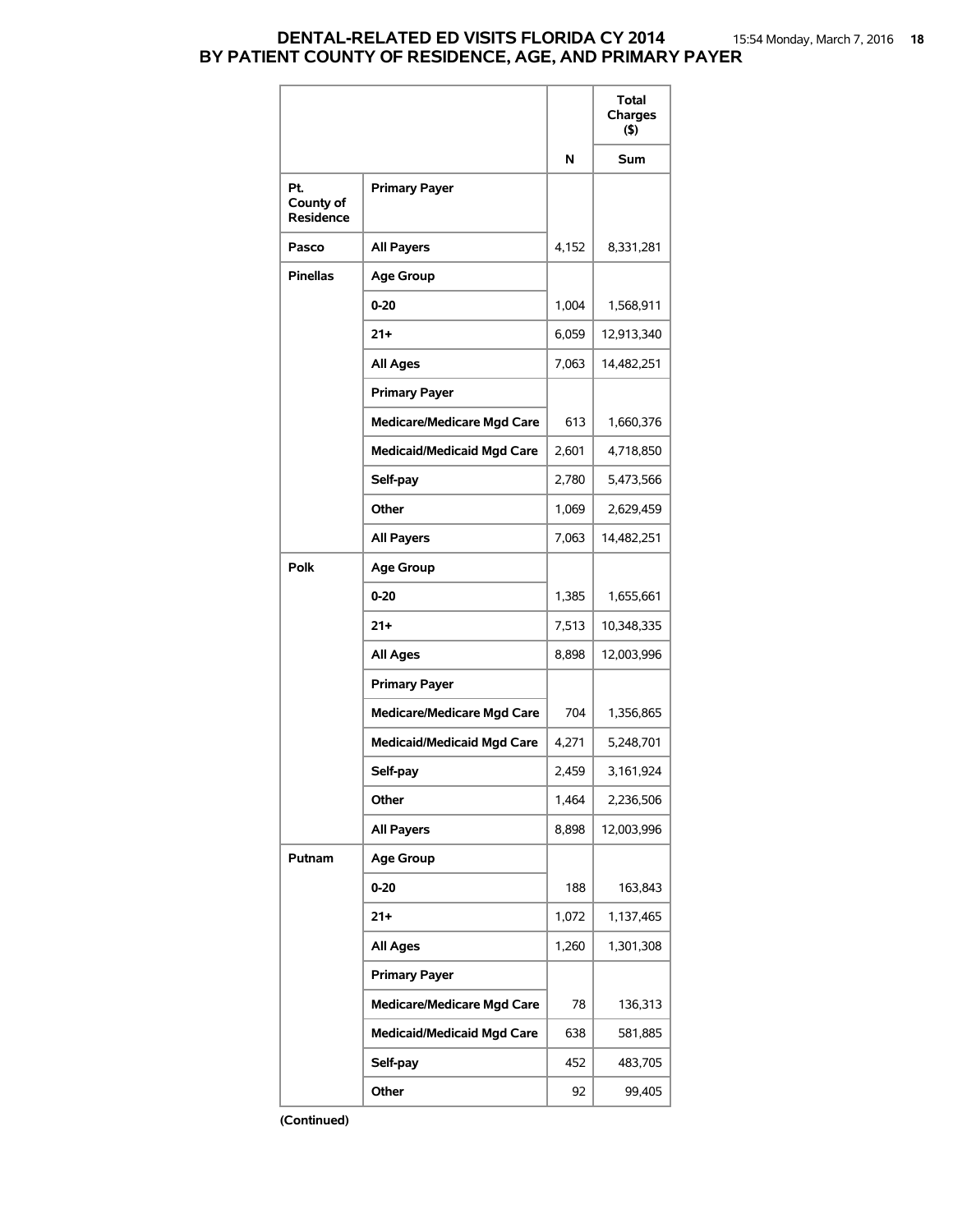## **DENTAL-RELATED ED VISITS FLORIDA CY 2014** 15:54 Monday, March 7, 2016 **19 BY PATIENT COUNTY OF RESIDENCE, AGE, AND PRIMARY PAYER**

|                                      |                                   |       | <b>Total</b><br>Charges<br>$($ \$) |
|--------------------------------------|-----------------------------------|-------|------------------------------------|
|                                      |                                   | N     | Sum                                |
| Pt.<br>County of<br><b>Residence</b> | <b>Primary Payer</b>              |       |                                    |
| Putnam                               | <b>All Payers</b>                 | 1.260 | 1,301,308                          |
| St. Johns                            | <b>Age Group</b>                  |       |                                    |
|                                      | $0 - 20$                          | 213   | 201,009                            |
|                                      | $21 +$                            | 1,225 | 1,397,557                          |
|                                      | <b>All Ages</b>                   | 1,438 | 1,598,566                          |
|                                      | <b>Primary Payer</b>              |       |                                    |
|                                      | <b>Medicare/Medicare Mgd Care</b> | 115   | 162,101                            |
|                                      | <b>Medicaid/Medicaid Mgd Care</b> | 447   | 436,933                            |
|                                      | Self-pay                          | 660   | 638,932                            |
|                                      | Other                             | 216   | 360,600                            |
|                                      | <b>All Payers</b>                 | 1,438 | 1,598,566                          |
| <b>St. Lucie</b>                     | <b>Age Group</b>                  |       |                                    |
|                                      | $0 - 20$                          | 451   | 803,457                            |
|                                      | $21+$                             | 2,338 | 5,181,074                          |
|                                      | <b>All Ages</b>                   | 2,789 | 5,984,531                          |
|                                      | <b>Primary Payer</b>              |       |                                    |
|                                      | <b>Medicare/Medicare Mgd Care</b> | 256   | 889,174                            |
|                                      | <b>Medicaid/Medicaid Mgd Care</b> | 1,150 | 2,118,650                          |
|                                      | Self-pay                          | 906   | 1,635,605                          |
|                                      | Other                             | 477   | 1,341,102                          |
|                                      | <b>All Payers</b>                 | 2,789 | 5,984,531                          |
| Santa Rosa                           | <b>Age Group</b>                  |       |                                    |
|                                      | 0-20                              | 257   | 240,450                            |
|                                      | 21+                               | 1,467 | 1,822,126                          |
|                                      | <b>All Ages</b>                   | 1,724 | 2,062,576                          |
|                                      | <b>Primary Payer</b>              |       |                                    |
|                                      | <b>Medicare/Medicare Mgd Care</b> | 142   | 177,633                            |
|                                      | <b>Medicaid/Medicaid Mgd Care</b> | 678   | 681,318                            |
|                                      | Self-pay                          | 581   | 712,475                            |
|                                      | Other                             | 323   | 491,150                            |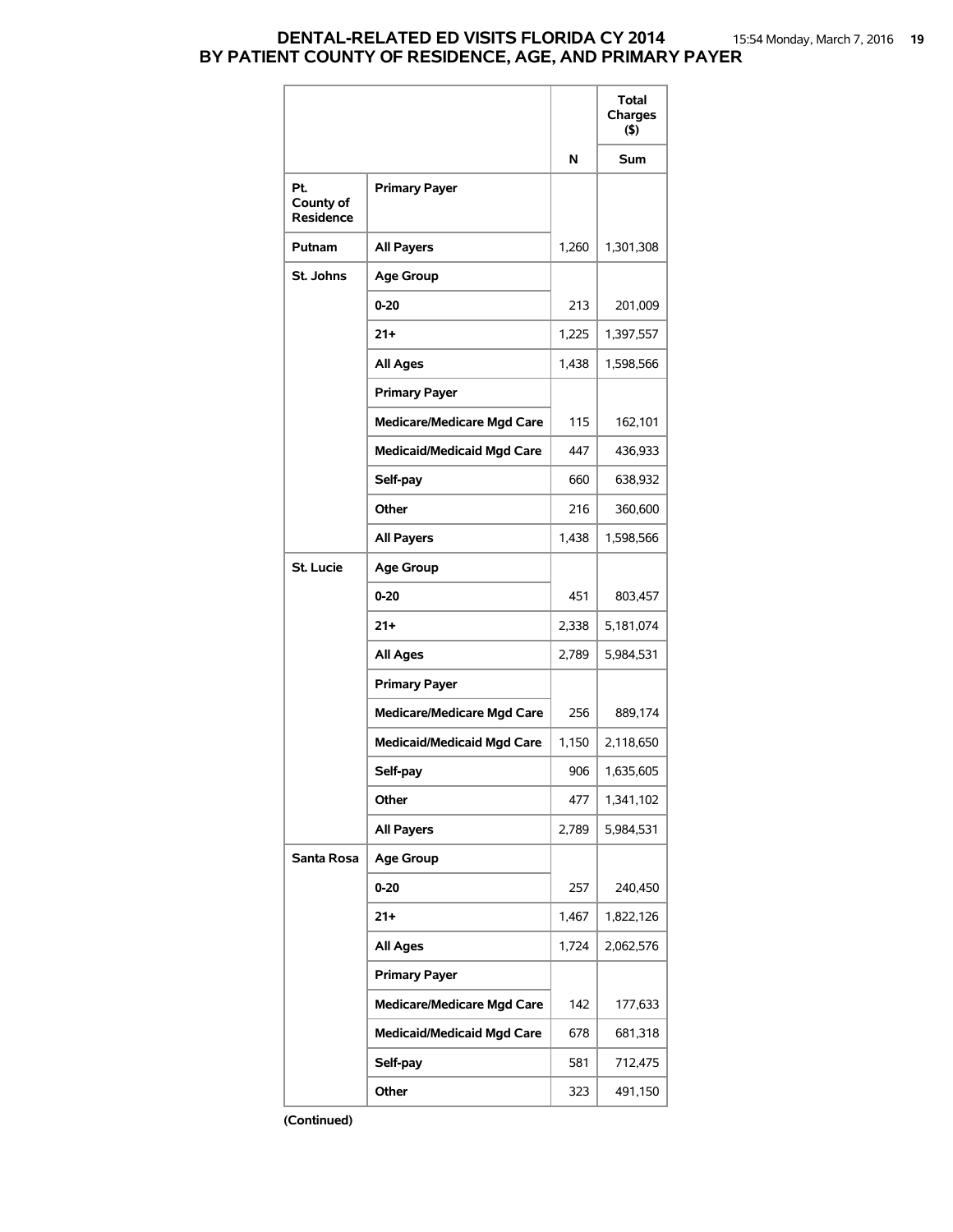## **DENTAL-RELATED ED VISITS FLORIDA CY 2014** 15:54 Monday, March 7, 2016 **20 BY PATIENT COUNTY OF RESIDENCE, AGE, AND PRIMARY PAYER**

|                                      |                                   |       | Total<br>Charges<br>$($ \$) |
|--------------------------------------|-----------------------------------|-------|-----------------------------|
|                                      |                                   | N     | <b>Sum</b>                  |
| Pt.<br>County of<br><b>Residence</b> | <b>Primary Payer</b>              |       |                             |
| Santa Rosa                           | <b>All Payers</b>                 | 1,724 | 2,062,576                   |
| Sarasota                             | <b>Age Group</b>                  |       |                             |
|                                      | $0 - 20$                          | 228   | 326,124                     |
|                                      | $21+$                             | 1,917 | 3,075,115                   |
|                                      | <b>All Ages</b>                   | 2,145 | 3,401,239                   |
|                                      | <b>Primary Payer</b>              |       |                             |
|                                      | <b>Medicare/Medicare Mgd Care</b> | 245   | 559,351                     |
|                                      | <b>Medicaid/Medicaid Mgd Care</b> | 707   | 1,020,664                   |
|                                      | Self-pay                          | 845   | 1,169,171                   |
|                                      | Other                             | 348   | 652,053                     |
|                                      | <b>All Payers</b>                 | 2,145 | 3,401,239                   |
| <b>Seminole</b>                      | <b>Age Group</b>                  |       |                             |
|                                      | $0 - 20$                          | 300   | 457,820                     |
|                                      | $21+$                             | 2,248 | 3,304,425                   |
|                                      | <b>All Ages</b>                   | 2,548 | 3,762,245                   |
|                                      | <b>Primary Payer</b>              |       |                             |
|                                      | <b>Medicare/Medicare Mgd Care</b> | 190   | 347,279                     |
|                                      | <b>Medicaid/Medicaid Mgd Care</b> | 843   | 1,292,252                   |
|                                      | Self-pay                          | 1,065 | 1,235,728                   |
|                                      | Other                             | 450   | 886,986                     |
|                                      | <b>All Payers</b>                 | 2,548 | 3,762,245                   |
| Sumter                               | <b>Age Group</b>                  |       |                             |
|                                      | 0-20                              | 64    | 63,108                      |
|                                      | $21 +$                            | 458   | 587,532                     |
|                                      | <b>All Ages</b>                   | 522   | 650,640                     |
|                                      | <b>Primary Payer</b>              |       |                             |
|                                      | <b>Medicare/Medicare Mgd Care</b> | 51    | 101,368                     |
|                                      | <b>Medicaid/Medicaid Mgd Care</b> | 204   | 213,318                     |
|                                      | Self-pay                          | 198   | 231,257                     |
|                                      | Other                             | 69    | 104,697                     |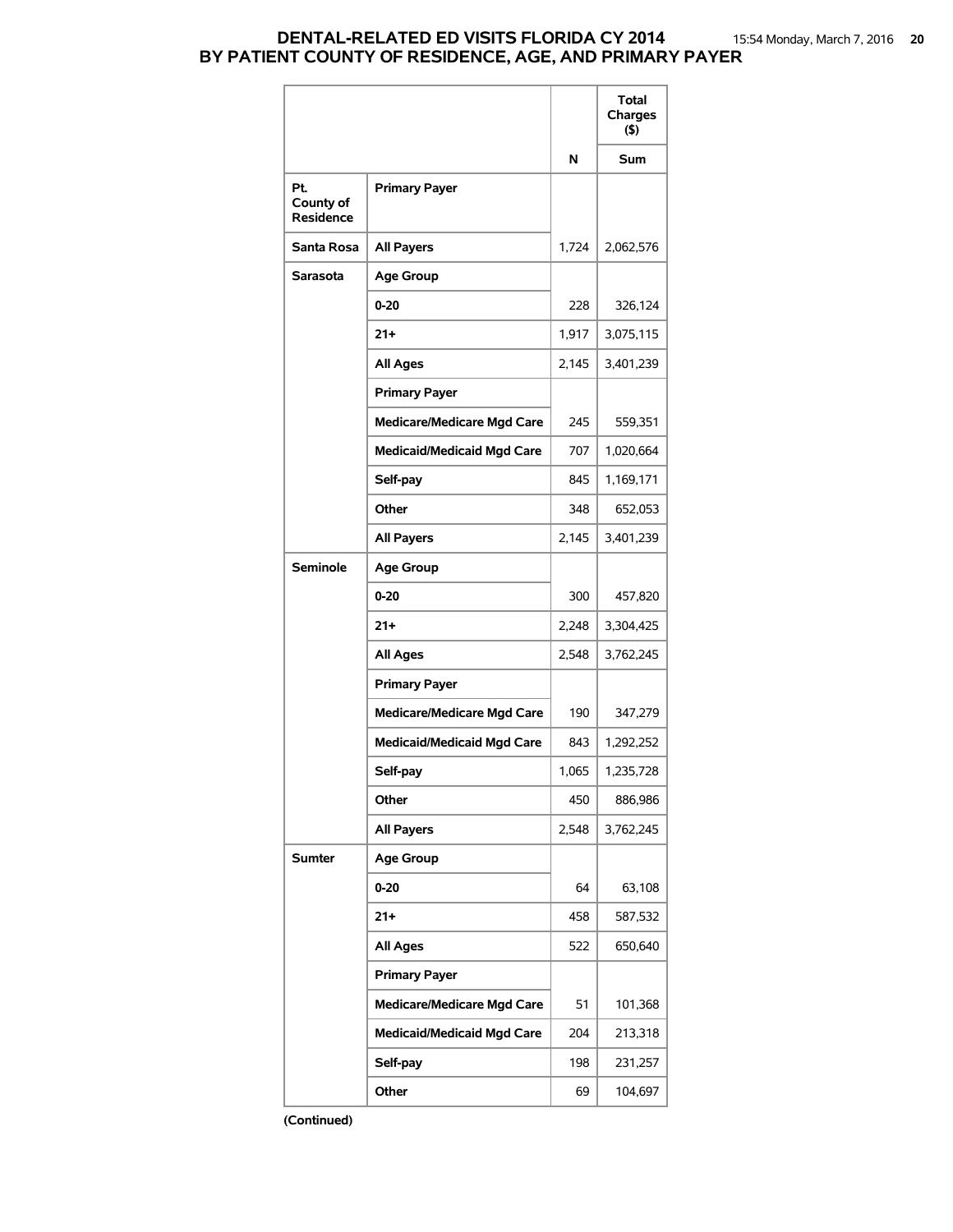### **DENTAL-RELATED ED VISITS FLORIDA CY 2014** 15:54 Monday, March 7, 2016 **21 BY PATIENT COUNTY OF RESIDENCE, AGE, AND PRIMARY PAYER**

|                                      |                                   |     | Total<br>Charges<br>(5) |
|--------------------------------------|-----------------------------------|-----|-------------------------|
|                                      |                                   | N   | Sum                     |
| Pt.<br>County of<br><b>Residence</b> | <b>Primary Payer</b>              |     |                         |
| <b>Sumter</b>                        | <b>All Payers</b>                 | 522 | 650,640                 |
| <b>Suwannee</b>                      | <b>Age Group</b>                  |     |                         |
|                                      | $0 - 20$                          | 104 | 86,914                  |
|                                      | $21+$                             | 673 | 780,863                 |
|                                      | <b>All Ages</b>                   | 777 | 867,777                 |
|                                      | <b>Primary Payer</b>              |     |                         |
|                                      | <b>Medicare/Medicare Mgd Care</b> | 34  | 60,562                  |
|                                      | <b>Medicaid/Medicaid Mgd Care</b> | 395 | 402,616                 |
|                                      | Self-pay                          | 251 | 292,754                 |
|                                      | Other                             | 97  | 111,845                 |
|                                      | <b>All Payers</b>                 | 777 | 867,777                 |
| <b>Taylor</b>                        | <b>Age Group</b>                  |     |                         |
|                                      | $0 - 20$                          | 28  | 9,493                   |
|                                      | $21 +$                            | 243 | 139,448                 |
|                                      | All Ages                          | 271 | 148,941                 |
|                                      | <b>Primary Payer</b>              |     |                         |
|                                      | <b>Medicare/Medicare Mgd Care</b> | 15  | 5,131                   |
|                                      | <b>Medicaid/Medicaid Mgd Care</b> | 91  | 40,477                  |
|                                      | Self-pay                          | 109 | 64,492                  |
|                                      | Other                             | 56  | 38,841                  |
|                                      | <b>All Payers</b>                 | 271 | 148,941                 |
| Union                                | <b>Age Group</b>                  |     |                         |
|                                      | $0 - 20$                          | 38  | 38,836                  |
|                                      | $21 +$                            | 245 | 243,595                 |
|                                      | <b>All Ages</b>                   | 283 | 282,431                 |
|                                      | <b>Primary Payer</b>              |     |                         |
|                                      | <b>Medicare/Medicare Mgd Care</b> | 28  | 27,039                  |
|                                      | <b>Medicaid/Medicaid Mgd Care</b> | 115 | 105,300                 |
|                                      | Self-pay                          | 83  | 71,033                  |
|                                      | Other                             | 57  | 79,059                  |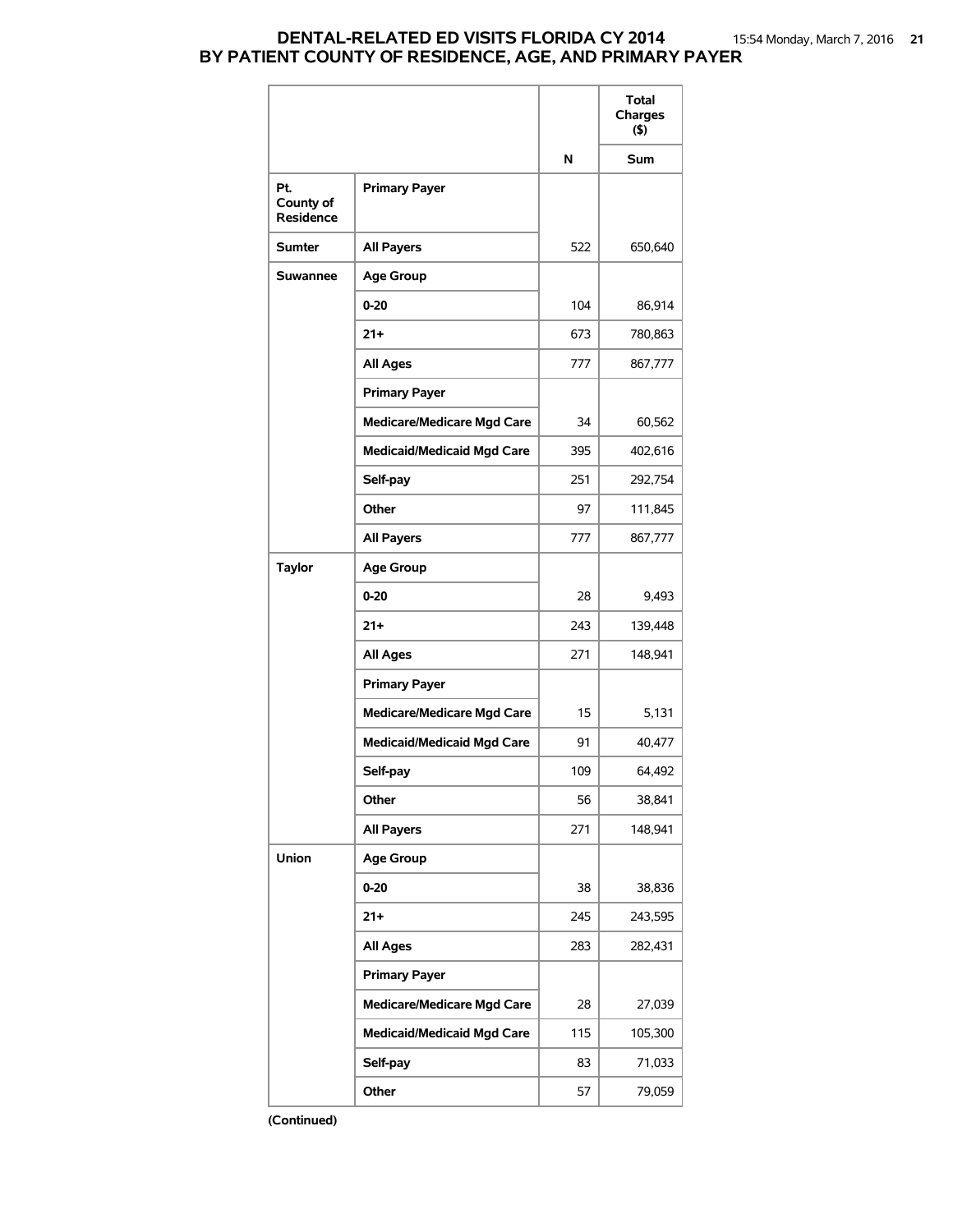### **DENTAL-RELATED ED VISITS FLORIDA CY 2014** 15:54 Monday, March 7, 2016 **22 BY PATIENT COUNTY OF RESIDENCE, AGE, AND PRIMARY PAYER**

|                                      |                                   |       | Total<br>Charges<br>(5) |
|--------------------------------------|-----------------------------------|-------|-------------------------|
|                                      |                                   | N     | Sum                     |
| Pt.<br>County of<br><b>Residence</b> | <b>Primary Payer</b>              |       |                         |
| <b>Union</b>                         | <b>All Payers</b>                 | 283   | 282,431                 |
| <b>Volusia</b>                       | <b>Age Group</b>                  |       |                         |
|                                      | $0 - 20$                          | 727   | 556,589                 |
|                                      | $21+$                             | 4,998 | 3,812,457               |
|                                      | <b>All Ages</b>                   | 5,725 | 4,369,046               |
|                                      | <b>Primary Payer</b>              |       |                         |
|                                      | <b>Medicare/Medicare Mgd Care</b> | 407   | 422,374                 |
|                                      | <b>Medicaid/Medicaid Mgd Care</b> | 2,299 | 1,669,190               |
|                                      | Self-pay                          | 2,231 | 1,455,505               |
|                                      | Other                             | 788   | 821,977                 |
|                                      | <b>All Payers</b>                 | 5,725 | 4,369,046               |
| Wakulla                              | <b>Age Group</b>                  |       |                         |
|                                      | $0 - 20$                          | 36    | 43,877                  |
|                                      | $21 +$                            | 317   | 362,593                 |
|                                      | All Ages                          | 353   | 406,470                 |
|                                      | <b>Primary Payer</b>              |       |                         |
|                                      | <b>Medicare/Medicare Mgd Care</b> | 17    | 23,660                  |
|                                      | <b>Medicaid/Medicaid Mgd Care</b> | 132   | 164,975                 |
|                                      | Self-pay                          | 146   | 148,286                 |
|                                      | Other                             | 58    | 69,549                  |
|                                      | <b>All Payers</b>                 | 353   | 406,470                 |
| Walton                               | <b>Age Group</b>                  |       |                         |
|                                      | $0 - 20$                          | 87    | 91,707                  |
|                                      | $21 +$                            | 869   | 792,519                 |
|                                      | <b>All Ages</b>                   | 956   | 884,226                 |
|                                      | <b>Primary Payer</b>              |       |                         |
|                                      | <b>Medicare/Medicare Mgd Care</b> | 59    | 92,213                  |
|                                      | <b>Medicaid/Medicaid Mgd Care</b> | 455   | 353,803                 |
|                                      | Self-pay                          | 319   | 280,468                 |
|                                      | Other                             | 123   | 157,742                 |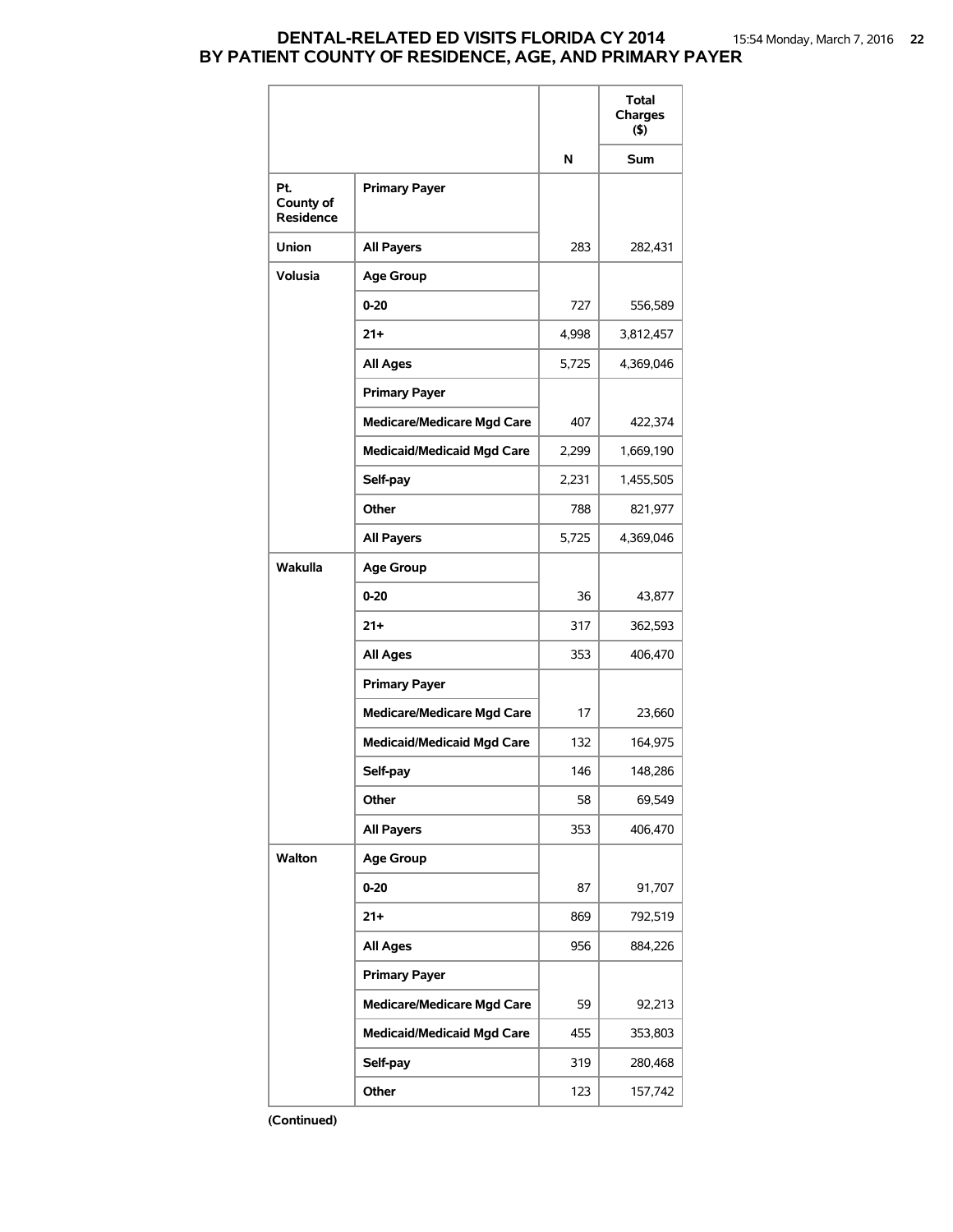# **DENTAL-RELATED ED VISITS FLORIDA CY 2014** 15:54 Monday, March 7, 2016 **23 BY PATIENT COUNTY OF RESIDENCE, AGE, AND PRIMARY PAYER**

|                                      |                                   |         | Total<br>Charges<br>$($ \$) |
|--------------------------------------|-----------------------------------|---------|-----------------------------|
|                                      |                                   | N       | <b>Sum</b>                  |
| Pt.<br>County of<br><b>Residence</b> | <b>Primary Payer</b>              |         |                             |
| <b>Walton</b>                        | <b>All Payers</b>                 | 956     | 884,226                     |
| Washington                           | <b>Age Group</b>                  |         |                             |
|                                      | $0 - 20$                          | 43      | 32,011                      |
|                                      | $21+$                             | 156     | 125,021                     |
|                                      | <b>All Ages</b>                   | 199     | 157,032                     |
|                                      | <b>Primary Payer</b>              |         |                             |
|                                      | <b>Medicare/Medicare Mgd Care</b> | 19      | 12,461                      |
|                                      | <b>Medicaid/Medicaid Mgd Care</b> | 76      | 45,224                      |
|                                      | Self-pay                          | 68      | 66,343                      |
|                                      | Other                             | 36      | 33,004                      |
|                                      | <b>All Payers</b>                 | 199     | 157,032                     |
| <b>Unknown</b>                       | <b>Age Group</b>                  |         |                             |
|                                      | $0 - 20$                          | 717     | 908,198                     |
|                                      | $21 +$                            | 5,389   | 8,232,210                   |
|                                      | All Ages                          | 6,106   | 9,140,408                   |
|                                      | <b>Primary Payer</b>              |         |                             |
|                                      | <b>Medicare/Medicare Mgd Care</b> | 577     | 1,287,502                   |
|                                      | <b>Medicaid/Medicaid Mgd Care</b> | 786     | 1,139,945                   |
|                                      | Self-pay                          | 3,098   | 4,092,432                   |
|                                      | Other                             | 1,645   | 2,620,529                   |
|                                      | <b>All Payers</b>                 | 6,106   | 9,140,408                   |
| <b>FLORIDA</b>                       | <b>Age Group</b>                  |         |                             |
|                                      | $0 - 20$                          | 26,397  | 31,524,982                  |
|                                      | $21 +$                            | 137,509 | 202,918,092                 |
|                                      | All Ages                          | 163,906 | 234,443,074                 |
|                                      | <b>Primary Payer</b>              |         |                             |
|                                      | <b>Medicare/Medicare Mgd Care</b> | 12,874  | 26,645,298                  |
|                                      | <b>Medicaid/Medicaid Mgd Care</b> | 63,873  | 82,326,239                  |
|                                      | Self-pay                          | 58,313  | 75,970,749                  |
|                                      | Other                             | 28,846  | 49,500,788                  |